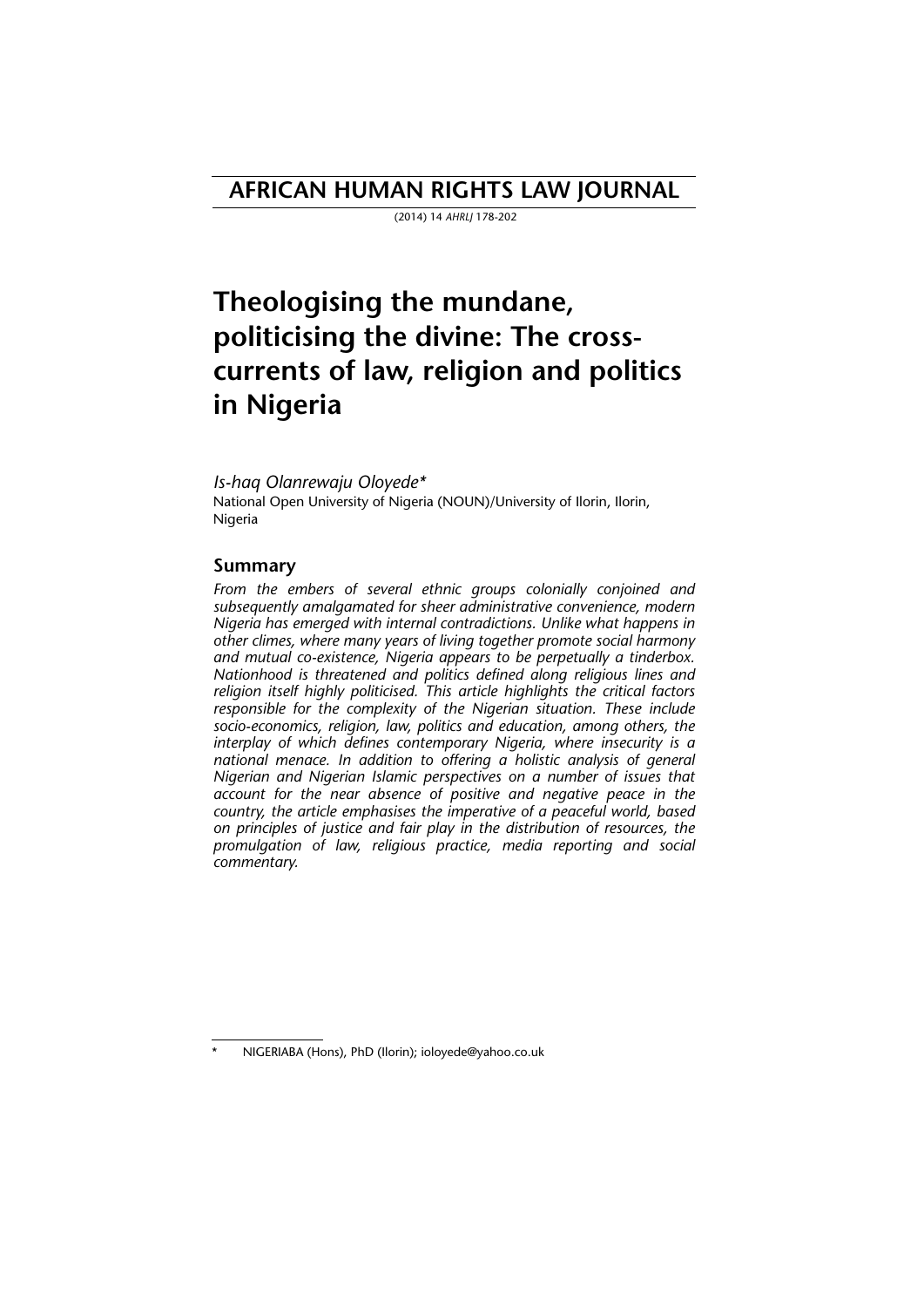#### **1 Introduction: Nigeria, a diverse and religious country**

On his seventieth visit to Nigeria on 22 November 2012,<sup>1</sup> the then Archbishop-designate of Canterbury, Justin Welby, remarked that, no matter how conversant with or knowledgeable about the socioreligious situation in Nigeria one is, one cannot gain an accurate impression of the country without a *caveat*: The issues are not as straight-forward or simple as they appear. Welby's informed impression or submission is predicated on the fact that there are other underlying factors. This observation aptly underscores the complexity of the Nigerian situation.

This article is intended to highlight a number of silent and salient factors behind the socio-economic problems in Nigeria, particularly as they relate to law, religion and politics, the cross-currents of which define her contemporary socio-political experience. Any analysis of inter-religious conflicts, political instability and apparent constant and unnecessary conflict of law in Nigeria is superficial unless the underlying factors are objectively studied and addressed. These factors include:

- (a) the socio-ethnic and religious configuration of Nigeria;
- (b) the nature of the federal in Nigeria;
- (c) the effect of the religio-legal political compromise of 1960 and its abrogation on Northern Nigeria;
- (d) the religious influence on public policy in Nigeria;
- (e) whether Nigeria considers itself a secular or multi-religious nation;
- (f) the abuse of education and educational institutions for the promotion of religious oppression, bigotry and hate in Nigeria;
- (g) the socio-economic status of religion and religious leaders, especially independent clerics, in Nigeria;
- (h) the relationship between religious politics and violence in Nigeria; and
- (i) the entanglement of law and religion in Nigeria.

Nigeria, the most populous African country, is composed of a diverse ethnic and cultural mix of approximately 160 million people with some 250 ethnic groups and about 500 languages. The ethnic configuration of the country includes Yoruba (21 per cent); Hausa (21 per cent); Igbo (18 per cent); Fulani (11 per cent); Ibiobio (5,6 per

<sup>1</sup> The incumbent Archbishop of Canterbury at Abuja in the company of Tony Blair on the occasion of the launching of the Tony Blair Faith Foundation. The author was present at the event. See 'Tony Blair, Bishop Justin Welby, Archbishop of Canterbury, and HRH Prince Ghazi of Jordan announce action for reconciliation in Nigeria' Tony Blair Faith Foundation Blog*,* 22 November 2012, http:// www.tonyblairfaithfoundation.org (accessed 31 January 2014).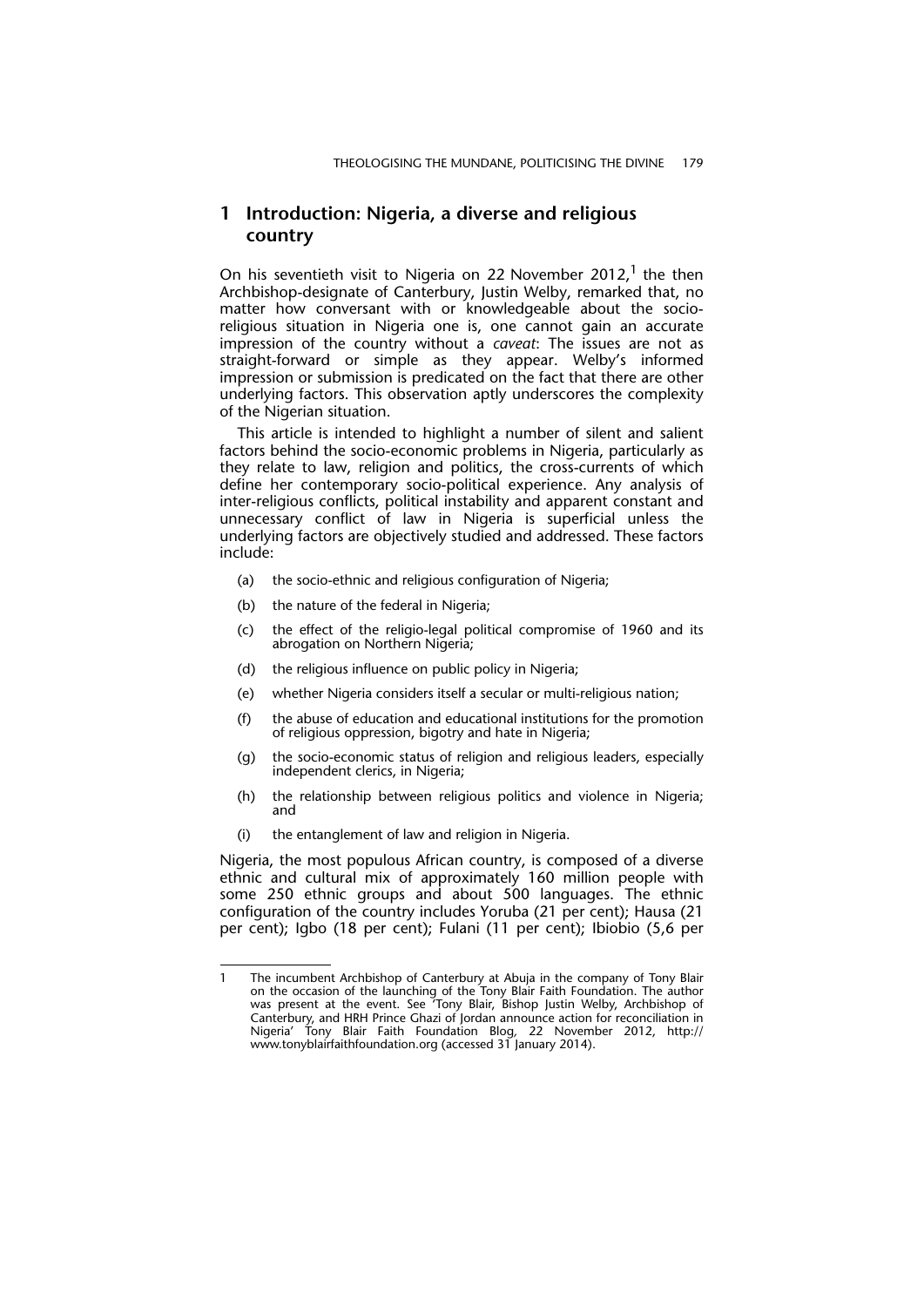cent); Kanuri (4 per cent); Edo (3 per cent); Tiv (2 per cent); Bura (2 per cent); Nupe (1 per cent); and others (9 per cent). The major languages are Hausa, Yoruba and Igbo with English, the colonial heritage, serving as the official language, and *lingua franca*. Adegbija, in his 'tentative' register of some 499 languages spoken in Nigeria, identifies the 'major' languages as including Annang, Badakare, Baruba, Bekawara, Berom, Bokyi, Bolewa, Buduna, Chamba, Ebira, Fulfude, Gwari, Ibiobio, Idoma, Igala, Ijo, Ikwere, Itsekiri, Jarawa, Jukun, Kaje, Kalabari, Kana, Kanuri, Kilba, Kutep, Margi, Mumuye, Nupe, Shuowa Arabic, Tangale, Tere, Tiv and Urhobo.<sup>2</sup>

Nigeria is also regarded as a highly-religious country. A BBC report some years ago find Nigerians to be the most religious people in the world.<sup>3</sup> An October 2009 report of the Pew Forum on Religion and Public Life confirmed earlier surveys that Muslims make up about 50 per cent of the population in Nigeria, with Christians making up another 40 per cent, and African traditional religionists constituting 10 per cent.4 The American cable television network CNN, in a published report, found that Nigeria is the sixth largest Muslim country in the world.<sup>5</sup> This religious canopy embraces many social and ethnic groups.

#### **2 Socio-ethnic and religious configuration of Nigeria**

In the past, Nigeria was believed to be made up of the Hausas in the north, the Igbos in the east and the Yorubas in the west, although further studies have rendered the classification a fallacy and an oversimplification. The north and east have paid dearly for this popular but incorrect assumption. The large number of minority ethnic groups in the north have relentlessly challenged their domination by the Hausas, while diverse ethnic groups in the east and part of the west ensured the creation of the mid-west region shortly after the dawn of independence. It can also, arguably, be said that one of the underlying motivations for the birth of the defunct Republic of Biafra was the control of the minority groups in what was then known as Eastern Nigeria.

Before the advent of the British, there were hundreds of distinct ethnic and linguistic groups in the vast area now known as Nigeria. Each group, particularly in the south, had its own unique culture and

<sup>2</sup> EA Adegbija *Multilingualism: A Nigerian case study* (2004).

<sup>3 &#</sup>x27;BBC votes Nigerians world most religious people' *Daily Independent* (Lagos) 27 February 2004 A16.

Pew Forum on Religion and Public Life *Tolerance and tension: Islam and Christianity in sub-Saharan Africa* (2010).

<sup>5</sup> RA Greene 'Nearly 1 in 4 people worldwide is Muslim, report says' *CNN* 12 October 2009. See also Pew Forum on Religion and Public Life *Mapping the global Muslim population* (2009). For even more recent statistics, see also Pew Forum on Religion and Public Life *The future of the global Muslim population* (2011).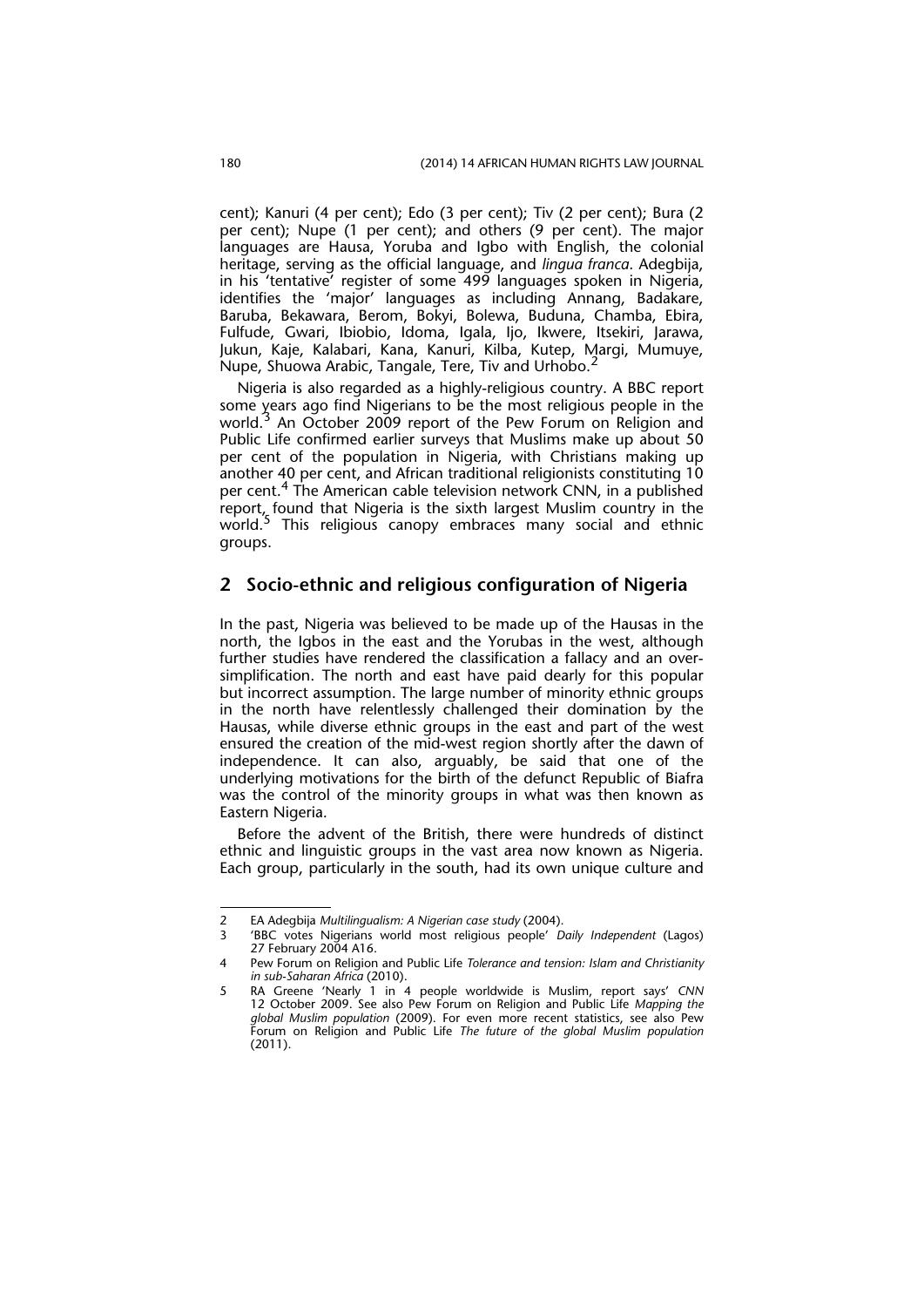system of governance. The Northern part of what is now referred to as Nigeria was more politically and administratively centralised than the independent kingdoms and autonomous communities in the south. The definition of either north or south is also contentious since some northerners, such as the Yorubas of the north, only grudgingly accept being tagged northerners.

The north, though made up of many ethnic groups, has Hausa as its *lingua franca,* since almost all the groups (with the exception of the Yorubas) have adopted it as the official medium of communication. The north was also unified and administered by an Islamic movement led by Usmanu Dan Fodiyo in 1804. The official religion in the north was indisputably Islam, though other religions were allowed and tolerated. Arabic was said to be the official language, but this was also a fallacy. The official language was Hausa, though the leadership of the movement was Fulani, a Fulfude-speaking ethnic group. Arabic script was used to transcribe the Hausa language. For example, up until the early part of this century, any Nigerian currency had a Hausa transcription of its value, but was written in Arabic script. The deletion of this feature from the currency during the civilian regime of President Olusegun Obasanjo (1999-2007), based on the incorrect premise that it was Arabic or Islamic, is an instance of *theologising the mundane*.

In its political structure, the north was essentially feudalistic. The east was essentially republican with autonomous communities, while the west was also feudalistic but with some modern refinement due to the influence of Western civilisation. The British colonialists adopted direct rule in Lagos and the southern protectorate, while the Northern protectorate had indirect rule through the established kings (*emirs*) who wielded both religious and political power, in what was essential Islamic rule. The rulers in South Western Nigeria also held both political and religious power. The religious power of the southern kings, however, concerned traditional religious rites which did not in the main cover either Islam or Christianity. With political authorities exerting control on religions, the *politicisation of the divine* became a natural corollary. Christians and adherents of African traditional religion in the north were essentially regarded as second-class citizens, much as Muslims were regarded in the south. The British encouraged the Christianisation of the south while being cautious in the dissemination of Christianity in the north. The protests of the Muslims in the south were largely ignored.<sup>6</sup>

The Nigerian law, it is worth noting, has three major sources. They are Euro-Christian British law, referred to as common law, Islamic law and customary law.<sup>7</sup> The law traditionally applicable in Nigeria was customary law. In the north, before the advent of British rule, the

<sup>6</sup> *Lagos Weekly Record* 28 July 1894; *Political Memorandum,* London, 1970 265; JND Anderson *Islamic law in Africa* [1954] (2008) 222-223.

<sup>7</sup> AG Karibi-Whyte *History and sources of Nigerian criminal law* (1993) 58.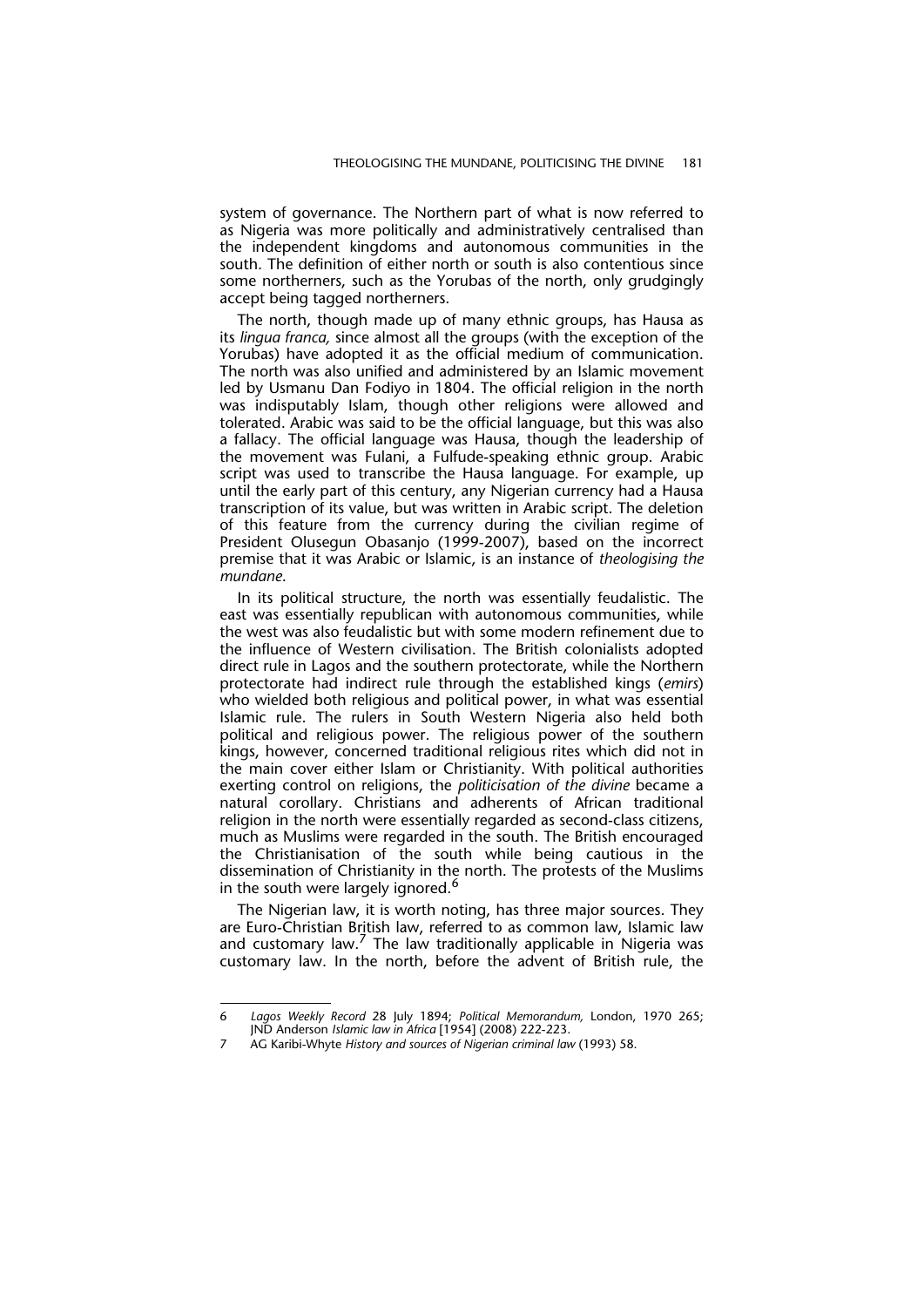applicable law in most of Northern Nigeria was Islamic law, which was regarded as customary law.<sup>8</sup> The British introduced common law, with some modifications, to accommodate prevalent Islamic law in the north. In the south, the British common law, with a large dose of Christian ethics and practice, was made to co-exist with or even subvert customary law. With the amalgamation of the Northern and Southern protectorates of Nigeria in 1914, the British classified Islamic law as the customary law of Northern Nigeria. The implication of that was not immediately obvious to the peoples of Northern Nigeria. The subsequent invocation of the repugnancy doctrine to nullify some Islamic court judgments attracted some protests from the north.<sup>9</sup>

Muslims in the south, especially in the south west where they are in the majority, looked to Northern Muslims for religious relief, which was not as forthcoming as expected. This explains, to a large extent, the uneasy relationship between the two Muslim groups in Nigeria up to the present day.

#### **3 Nature of the federal system in Nigeria**

In many federal systems around the world, the constituent units are blocks which come together to submit their overall sovereignty to a central authority, while retaining control over certain specific features of government. In the case of Nigeria, the constituent units are not only the creation of the central authority, but each is also as internally heterogeneous as the overall federation. The composition of many of the constituent units is not based on any historical, cultural or linguistic affinity. They are merely a proclamation of the central authorities. Consequently, the agitation for more states is still as intense as ever.

The north, generally speaking, had been under a central Islamic government in the early part of the nineteenth century. The British created what is known as Southern Nigeria from a large number of diverse ethnic groups. The British then split the southern areas into the western and eastern regions, based only on geographical proximity. Consequently, at independence, Nigeria had three constituent units – North, West and East. In 1964, the mid-west was carved out of the west and some parts of the east. In 1967, the federal military government decreed 12 states out of these regions. The number rose to 19 in 1976; 21 in 1987; 30 in 1997; and 36 in 1995. The military therefore balkanised Nigeria into 36 states, at the whims and caprices of the ruling junta who, at times, sponsored civilian agitators to demand was originally intended. The 36 states are today regarded as the constituents of the 'federation', which is more unitary

<sup>8</sup> JM Abun-Nasr 'The recognition of Islamic law in Nigeria as customary law' in JM Abun-Nasr *et al* (eds) *Law, society and national identity in Africa* (1990).

<sup>9</sup> IO Oloyede *Repugnancy doctrine and the practice of Islamic law in Nigeria* (1993).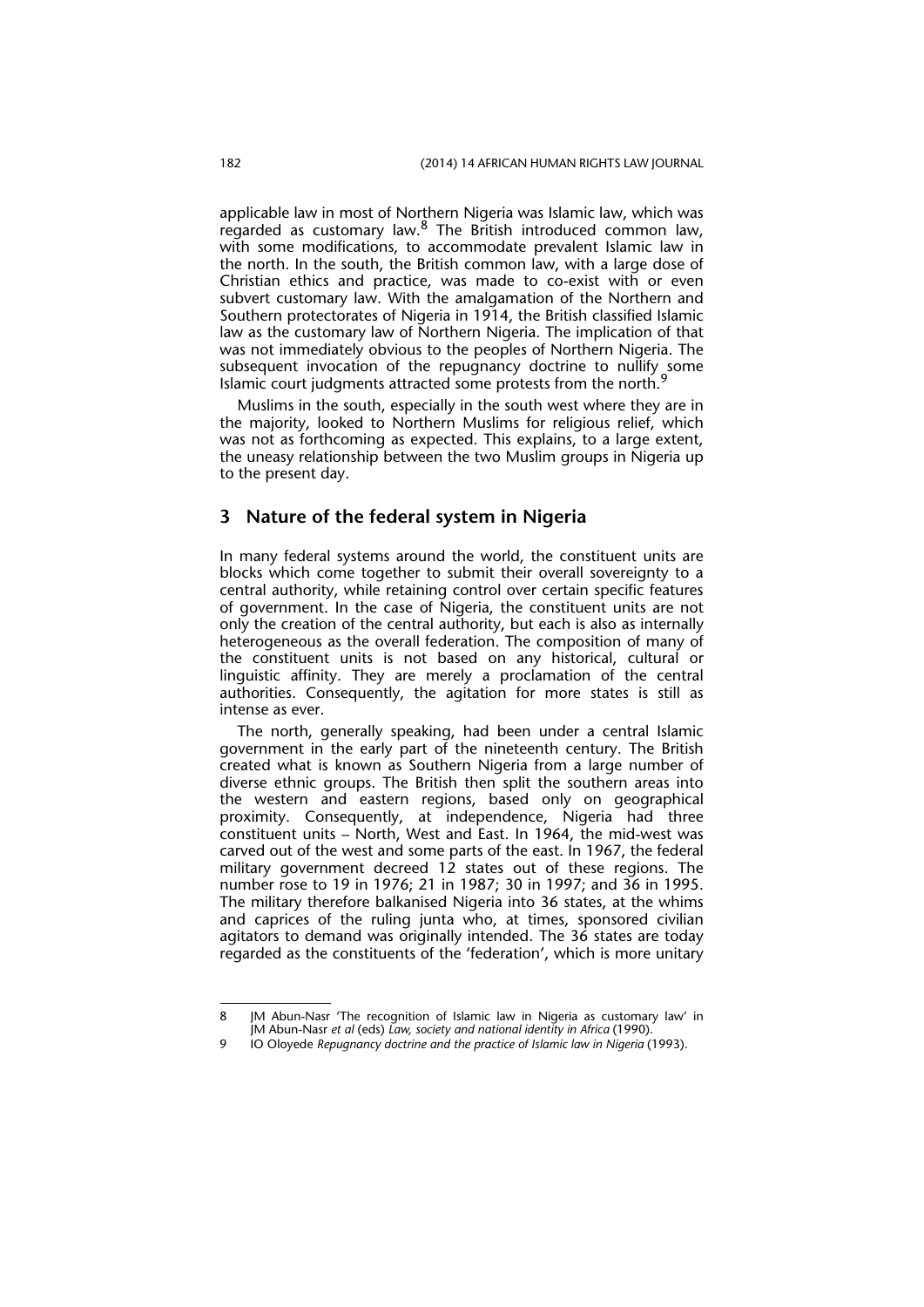than federal. The military later informally introduced a supra-state structure called 'the Six Geo-Political Zones', which again have neither the mandate of the citizens, nor internal coherence or cultural identity. Table 1 shows some of the demographic features of the six zones.

#### **Table 1: Geo-political zones and their populations<sup>10</sup>**

| S/No.          | Geo-Pol<br><b>Zones</b> | No of<br>states | Population | <b>Dominant</b><br>religion                                                        | Percentage<br>of the total<br>population |
|----------------|-------------------------|-----------------|------------|------------------------------------------------------------------------------------|------------------------------------------|
| $\mathbf{1}$   | North west              | $\overline{7}$  | 35,915,467 | Predominantly<br>Muslim                                                            | 25.58                                    |
| $\mathfrak{p}$ | North east              | 6               | 18,984,299 | Predominantly<br>Muslim but with<br>two Christian-<br>dominated<br>states          | 13.52                                    |
| 3              | North<br>central        | 6               | 18,963,717 | Muslim majority<br>but with<br>substantial<br>Christian<br>community               | 13.50                                    |
| 4              | South west              | 6               | 27,722,432 | Mixed in almost<br>equal proportion<br>of Muslim and<br>Christian<br>communities   | 19.74                                    |
| 5              | South east              | 5               | 16,395,555 | Predominantly<br>Christian                                                         | 11.68                                    |
| 6              | South                   | 6               | 21,044,081 | Predominantly<br>Christian but<br>with pockets of<br><b>Islamic</b><br>communities | 14.98                                    |
|                | <b>FCT</b>              | 1               | 1,406,239  |                                                                                    | 1.00                                     |

This informal geopolitical structure, which seems to enjoy some acceptance, has raised other challenges of fact and perception. For instance, any zone with five states requires an additional state in the zone to preserve the equality of zones. The result has been intraregional politics based on historical past of 'North', 'West' and 'East'.

The geographical analysis is just a superficial externality; the real blocks or constituent unites can be said to be five: (a) the Hausa/ Fulani majority in the north who are almost totally Muslim; (b) other minority ethnic groups of the north who are non-Muslim; (c) the

<sup>10</sup> National Population Commission of Nigeria, http://www.population.gov.ng/ index.php/119-about-us/about-nigeria (accessed 30 April 2014).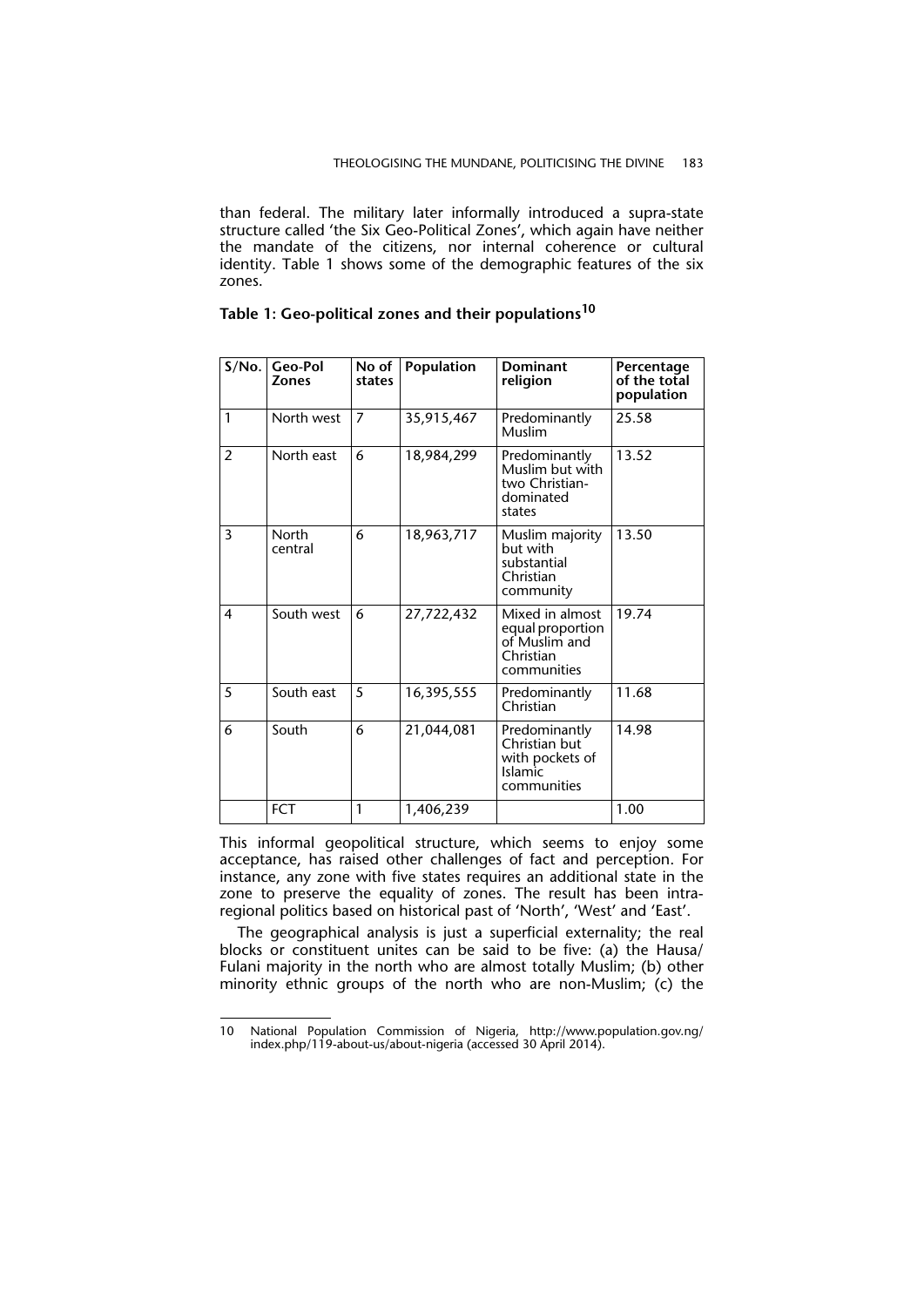Igbos (Christian); (d) minority ethnic groups in South-Eastern and Mid-Western Nigeria (predominantly Christian); and (e) the west (mixed in religion). The religious and political voices of these five shape the nature of the law and socio-economic status of the country. The situation is complex and dynamic, because it more often than not involves a shift of identities depending on circumstances and convenience. Religious, ethnic or regional identities are being manipulated for political and personal ends.

#### **4 Religio-legal political compromise of 1960 and its aftermath in Northern Nigeria**

Immediately before independence, one of the three major contentious issues between the north and the south was the issue of applicable criminal law. Islamic law, both civil and criminal, was the applicable law in most parts of Northern Nigeria prior to independence in 1960. Up until 1956 it was called 'native law and custom'. Anderson rightly observed that Islamic law 'was still up to 1960 more widely, and in some respects more rigidly, applied in Northern Nigeria than anywhere else outside Arabia<sup>'.11</sup> In the southern parts of Nigeria, the Nigerian criminal code was the applicable law in criminal matters, while Christian marriages and family law were incorporated into the statutory marriage law which operated in Southern Nigeria along with customary law.

As independence approached, there was a need for a uniform criminal law and the Nigerian criminal code applicable in Southern Nigeria was to be fully adopted for the north and the south. The Islamic scholars and jurists (*ulama*), as well as the greater part of Muslims in Northern Nigeria, objected to the abrogation of Islamic criminal law in Northern Nigeria. This prompted the Northern government to set up a panel of six members to recommend an appropriate legal system for Northern Nigeria in 1958. The panelists included (i) the Chairperson of the Pakistan Law Commission; (ii) the Chief Justice of Sudan; (iii) Professor JND Anderson, a scholar of comparative law and religion at the School of Oriental and African Studies (SOAS), London; (iv) two Islamic scholars; and (v) Chief Peter Achimugu, Christian northerner and minister in the Northern regional government.<sup>12</sup>

The Committee submitted a report which was the basis of the famous '1960 Compromise', whereby penal and criminal procedure codes were enacted for Northern Nigeria. The penal code was a replica of the Sudan Penal Code which incorporated diluted versions

<sup>11</sup> Anderson (n 6 above) 219.

<sup>12</sup> P Ostien (ed) *Shari'a implementation in Northern Nigeria 1999-2006: A source book* (2007) vol I, ch 2 14.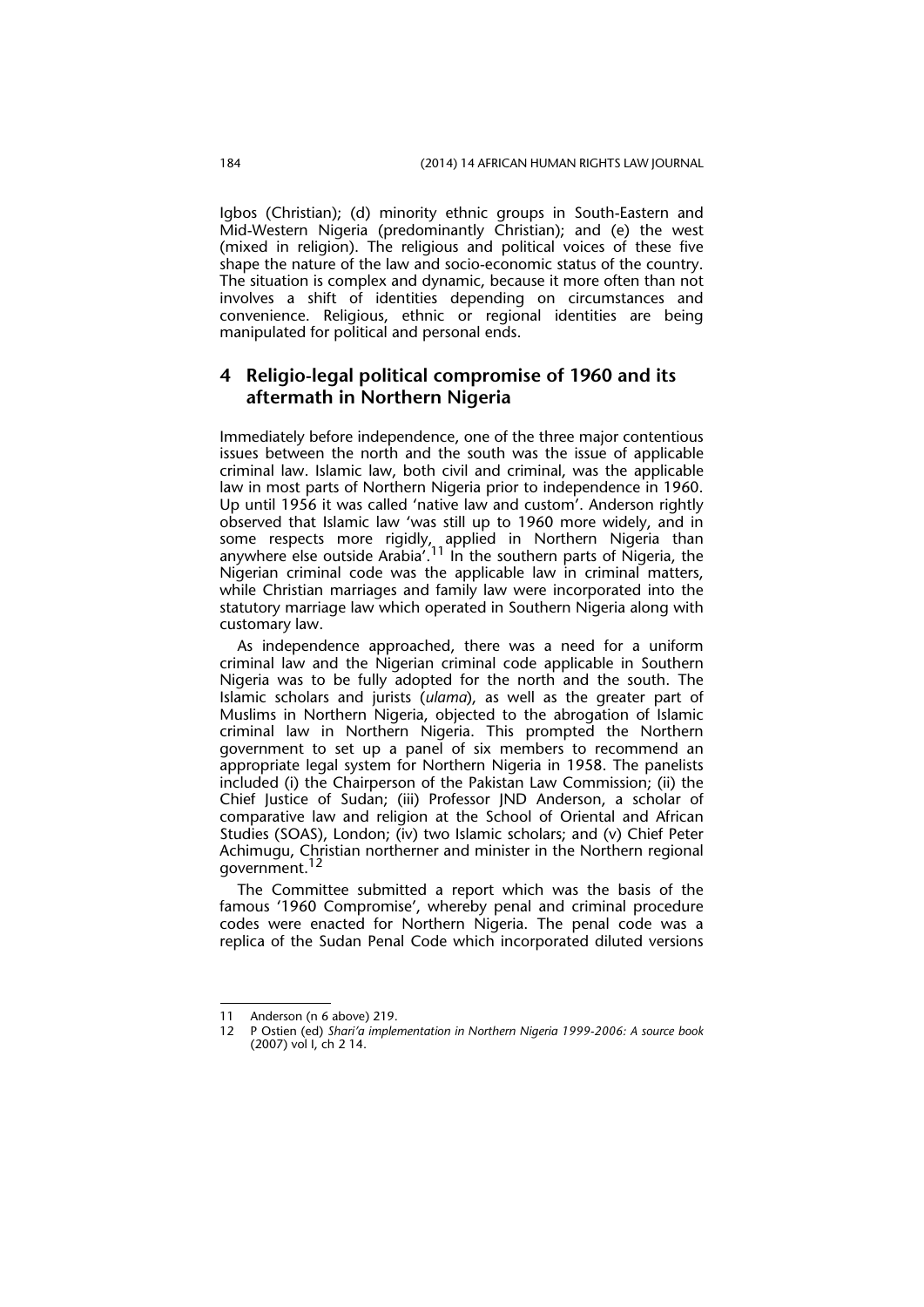of Islamic criminal law.<sup>13</sup> At that time, Islamic law, or Shari'a, was confined to the law of personal status, which incorporated family and civil cases in which all parties were Muslims. Corporate and commercial litigation was to be dealt with under statutory law, customary law or the law under which the parties concluded their contract. The Shari'a Court of Appeal was established for Islamic law civil cases, while the Native Courts Appellate Division was created in the State High Court for customary law cases. A panel of High Court judges and a judge (*kadi*) of the Shari'a Court of Appeal sat to resolve cases involving a conflict of law between customary and Islamic law cases.<sup>14</sup> A Yoruba northerner who was from the opposition party in the north, Chief Josiah Sunday Olawoyin, unsuccessfully opposed the arrangement in the regional parliament on the premise that it was to 'Islamise the whole of the Northern Region'.

The northerners were persuaded to accept the code on the basis that it was necessary for independence and foreign international trade and commerce.<sup>15</sup> The compromise was reviewed in 1962 by a panel of three Christians and three Muslims, who approved its implementation. Williams applauded the arrangement in which 'the [penal] code which in spite of, or perhaps even because of its not being an exact copy of English criminal procedure, is looked upon as their own by Northern Nigerians and which on the whole is administered with some pride and with increasing impartiality and efficiency'.<sup>16</sup> The criminal code of Southern Nigeria governs criminal matters in Southern Nigeria.

Thus, right from independence, it was clear that religion, law and politics, alongside ethnicity, were the bedrock of the federation. It is surprising, therefore, that the Shari'a *imbroglio* at the inception of civilian rule in 1978 was largely treated as a strange development. The main bone of contention was that, since each of the states in Northern Nigeria had a Shari'a Court of Appeal, Muslims called for a Federal Shari'a Appeal Court to adjudicate on all Shari'a cases where the parties were Muslim. This was rejected by the majority of the delegates in the Constituent Assembly. Apart from the religious sensitivity which the voting pattern aroused in the electorate, the ensuing debate created very hard feelings on both sides which would take a long time to erase. The debate and its fallout have been welldocumented.

<sup>13</sup> S Kumo 'Shari'a under colonialism-Northern Nigeria' in N Alkali *et al* (eds) *Islam in Africa* (1993) 8.

Ostien (n 12 above) vol I, ch 4, 51 & 54 (statement by the government of the Northern region of Nigeria on the re-organisation of the legal and judicial systems of the Northern region).

<sup>15</sup> Ostien (n 12 above) vol I, ch 1, 5 & 6 (debates of the House of Assembly (Second Legislature) third session, 12 to 19 August 1959, Column 501).

<sup>16</sup> Ostien (n 12 above) vol I, ch 1, 7 (quoting TH Williams 'The Criminal Procedure Code of Northern Nigeria: The first five years' (1966) 29 *Modern Law Review* 272).

<sup>17</sup> IO Oloyede *Shari'a versus secularism in Nigeria* (1987).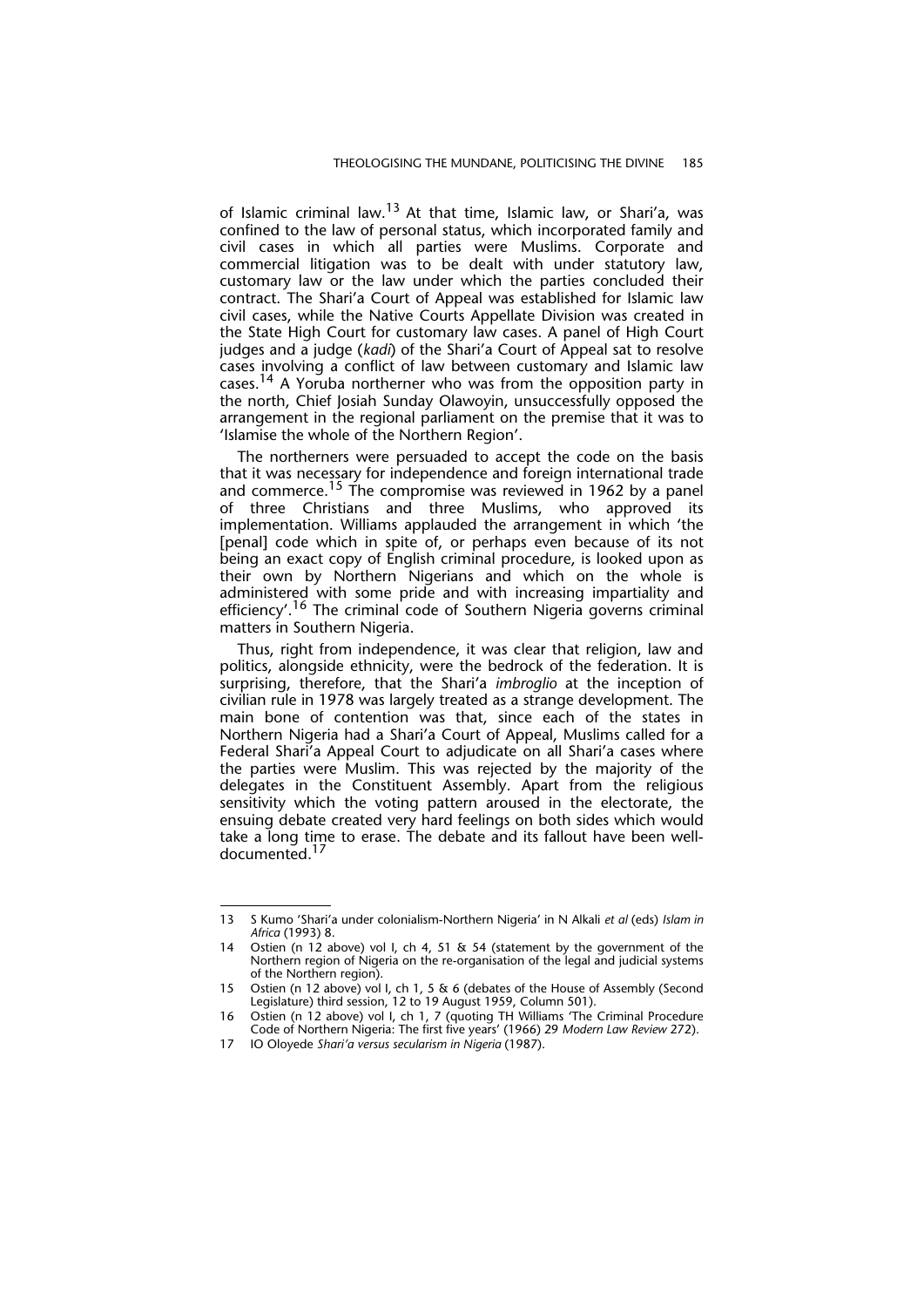The compromise was that the composition of the (Federal) Court of Appeal and the Supreme Court would include some experts in Shari'a to decide all Islamic law family matters on appeal. It is also significant that one of the pillars of compromise of 1960 and 1979, which was that a *kadi* of the Shari'a Court would sit on a panel of the judges of the High Court when issues of conflict of Shari'a and customary laws were being decided, was later judicially nullified by the common law justices at the Court of Appeal and Supreme Court on the basis that such *kadis* were not qualified common law lawyers.18 The greater part of Muslims in Nigeria perceive the judicial nullification of the political agreement as a product of professional rivalry between Muslim justices (who are qualified common law barristers) and the *kadis* (who were experts in Islamic law but were not called to the Nigerian Bar as advocates). This is another dimension of the crisis that caused a large number of Muslims to develop hard feelings against the common law system. The 1979 Constitution operated for four years (1979 to 1983) before the military intervention, which lasted 16 years. On the eve of the third civilian dispensation in 1999, the controversy was not allowed to degenerate as it did during the Second Republic. The 1979 compromise was incorporated into the 1999 Constitution.

Immediately after the inception of civilian rule, agitation for the nullification of the compromise of 1960 began in the north. The bases of the agitation were said to be the following:

- (a) The compromise of abandoning the Islamic penal system at the eve of independence was not a necessary prerequisite for independence as they were made to believe.
- (b) The venom poured on Muslims during the 1979 Shari'a debate and the Christian opposition to Nigerian membership of the Organisation of the Islamic Conference (now the Organisation of Islamic Cooperation) (OIC), to which many countries with a Muslim minority belong.
- (c) The judicial nullification of an aspect of the 1960 compromise whereby a *kadi* would be a member of the panel of a state High Court on issues involving Islamic law in Northern Nigeria.
- (d) The application of Islamic law and its penal system in other independent nations of the world and the influence of global Islamic revivalism.

<sup>18</sup> *Mallam Ado & Hajiya Rabi v Hajiye, Dije* CFCA/K/69/82 on the basis of secs 242(i) and 2(a)-(e) of the 1979 Constitution. See also *Umar v Bukar Sarki* FCA(k) 1985.

<sup>19</sup> See P Ostien 'An opportunity missed by Nigeria's Christians: The 1976-78 Shari'a debate revisited' in BF Soares (ed) *Muslim-Christian encounters In Africa* (2006) 238-243 (quoted in Ostien (n 12 above) vol I, ch 1, pp 7-8: 'Nigeria's Muslims … in the resulting 1979 Constitution, lost every one of the perquisites that had made the settlement of 1960 palatable to them in the first place' and '[T]he new penal and criminal procedure codes, with other elements of the settlement of 1960, came to be seen as ill-motivated and unjustified in positions forced on an unwilling or deluded Sardauna (Premier of Northern Nigeria) by the undue influence of the British.'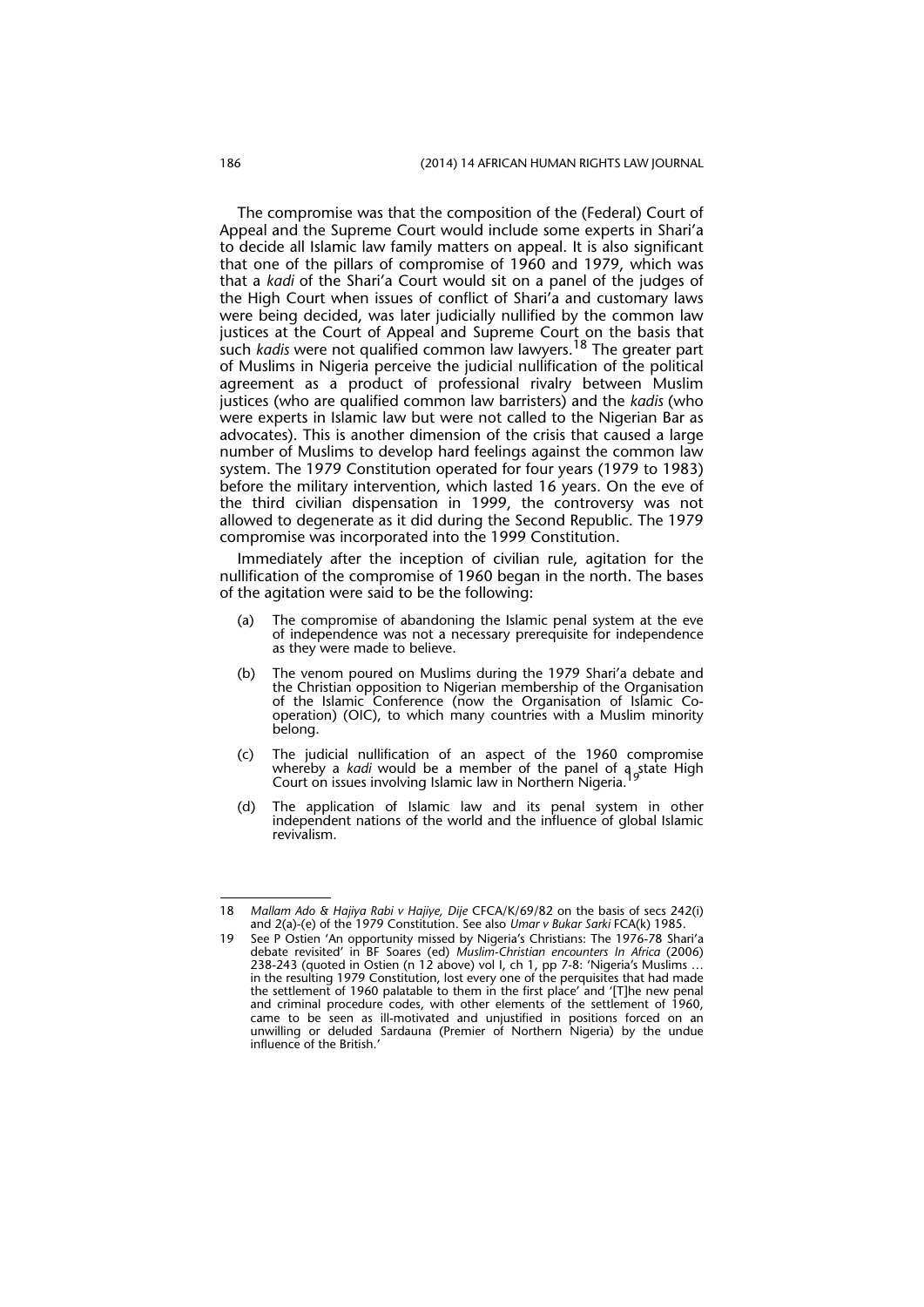- (e) Restriction of Islamic family law to Northern Nigeria where Christian/ statutory family marriages are also provided for through the state High Courts, but without making Islamic family courts available to Muslims in the southern part of Nigeria.
- (f) The mischievous application of the repugnancy doctrine which the Islamic law scholar SK Rashid has blamed for the crises in Nigeria, observing that '[i]n Nigeria, the abrogation of Islamic criminal law and mischief of repugnancy clause have played havoc with the law<br>and other situations'.<sup>21</sup>

#### **5 Abrogation of the 1960 compromise in 12 states in Northern Nigeria**

The aforementioned circumstances in 1999 prompted the Zamfara state parliament to enact a law, 22 which restored the pre-1960 penal system in that state. The turnout of Muslims at the 27 October 1999 launching of the restoration of Islamic penal law for Muslims was summed up in a news report as follows:<sup>23</sup>

[It was] what could better be described as 'mother of all launchings'. Gusau, the capital of Zamfara state, in the history of its existence witnessed for the first time a crowd that cannot easily be compared to any recent gathering in Nigeria … Three days to the D-day, people started coming into Gusau. In fact, about two million Muslim faithfuls from all parts of the country converged in the state capital to herald the commencement of Shari'a in the state. Every available space within the capital city was converted by traders for their wares … The Gusau-Sokoto, Gusau-Zaria [and] Gusau-Kano roads had the busiest traffic ever as people came from these directions in thousands. Those who could not afford transport trekked from appreciably far distances to witness the occasion … Movement in the town was brought to a standstill as the crowd covered a radius of four kilometers.

The event was slated for 8:00 am at the Ali Akilu Square but, interestingly enough, the square came to full capacity on the eve of the launching. Around 10:30 am the governor, Ahmad Sani, made a triumphant entry into the square amidst a thunderous ovation of welcome. At the appearance of the governor, the shouts of Allahu Akbar (God is great!) filled the air while the governor managed to squeeze his way to the high table where other dignitaries … were seated.

<sup>20</sup> Oloyede (n 17 above) 12. Eg, a Christian in any part of Nigeria can be legally wedded in a church and the marriage is considered done under the official statutory Marriage Act, with attendant privileges which include a judicial resolution through state High Courts, whereas any Muslim marriage outside Northern Nigeria is regarded as a mere customary marriage which (unlike its Christian counterpart) a High Court will not entertain. He or she would either be contended with the Customary Court (with no consideration for Islamic law on which he or she married) or to go for a private settlement with no force of law.

<sup>21</sup> SK Rashid 'On the teaching of Islamic law in Nigeria' in SK Rashid *Islamic law in Nigeria: Application and teaching* (1986) 90.

<sup>22</sup> Zamfara State of Nigeria, Law 5 of 1999 enacted in October 1999, published in *Zamfara State of Nigeria Gazette* of 15 June 2000 A1-30.

<sup>23 &#</sup>x27;The birth of Shari'a' *The Guardian* (Lagos) 30 October 1999, reproduced in Ostien (n 12 above) vol I, Preface to Volumes I-5, ix.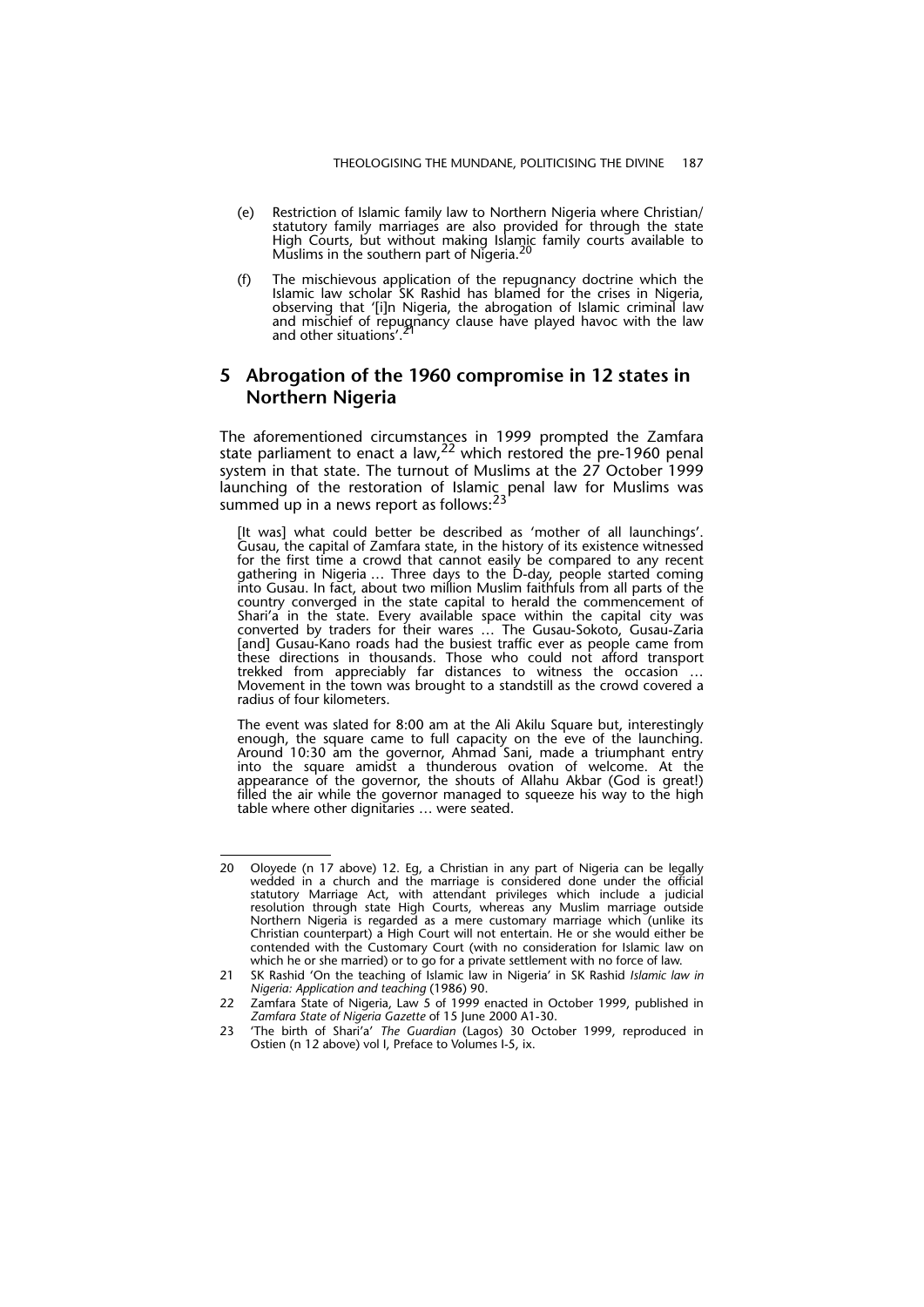The programme … showed that the events would only take three to four hours but many items on the agenda were skipped when it became apparent that the occasion may start recording casualties … Scores of the people fainted because of exhaustion and suffocation. The good, however, was that the members of the Islamic Aid Groups were … at hand to carry shoulder high any casualty, not without difficulty anyway, as they pass the victims across the wall of the square for those outside to receive them and take to the hospital …

[Among the speakers] was the Aare Musulimi of Yorubaland, Alhaji Abdulazeez Arisekola Alao, [who] said he was the happiest man on earth having been alive to witness the historic occasion. [He] thanked the governor and the members of the state House of Assembly who, according to him, unanimously passed the Bill on Shari'a into law, thereby making it possible 'for Allah's law to be operative in Zamfara State instead of manmade law forced on us by our colonial masters'.

This popularity must have enticed 11 other governors in the northern states, where Muslims are in the majority, to follow suit. The motivation was more political relevance and advantage than religious commitment on the part of most of the governors. By the end of 2000, 12 states had enacted one form or the other of the Shari'a codes (penal system). Those states are presented in Table 2.

#### **Table 2: The distribution of the Shari'a states**

| <b>Geo-political zones</b> | <b>States</b>                                                                 |
|----------------------------|-------------------------------------------------------------------------------|
| North west zone            | Iligawa, Kaduna, Kano, Katsina, Kebbi, Sokoto and<br>Zamfara (the originator) |
| North east zone            | Bauchi, Borno, Gombe, Yobe (4 of 6)                                           |
| North central zone         | Niger $(1 \text{ of } 6)$                                                     |

The popular but erroneous interpretation of the Shari'a revival was that it was a northern reaction to the emergence of a Christian president. The two major contenders for the presidency were Christians. The majority of the votes from the south-west zone, where the two leading contenders came from, were not votes for President Obasanjo, who won by attracting massive votes from the Northern and Muslim-dominated states. In addition, the principal sponsors and supporters of his candidacy were Northern Muslims. The table below contains the results of the presidential elections in Nigeria since 1979. The results of the topmost contenders (with not less than 10 per cent of votes) are shown with their religious affiliation and zones of origin.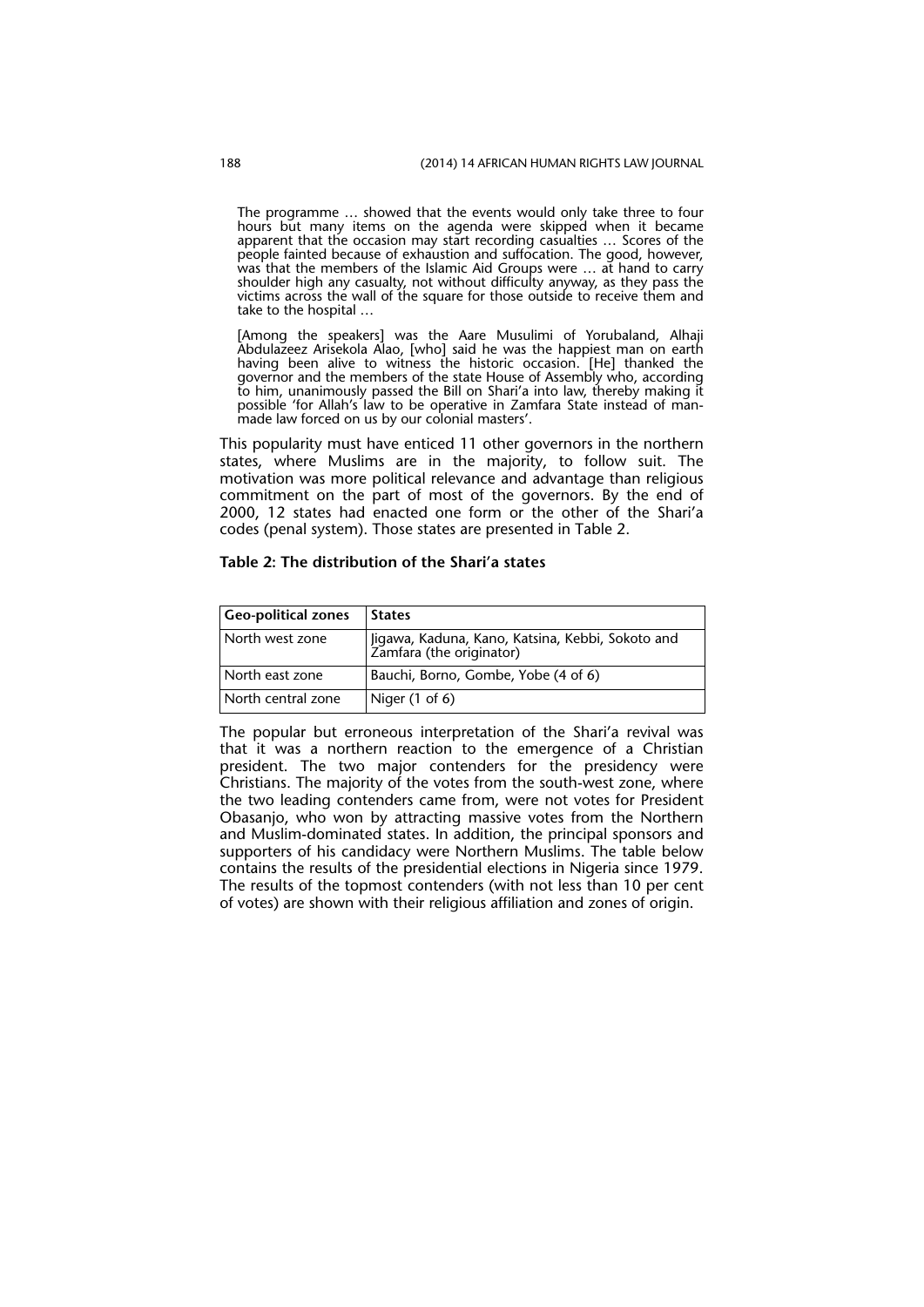| Date | Name of<br>candidate         | Religion                                                     | Zone of<br>origin | Percentage<br>of total<br><b>Votes</b><br><b>Obtained</b> | Party                          |  |  |  |
|------|------------------------------|--------------------------------------------------------------|-------------------|-----------------------------------------------------------|--------------------------------|--|--|--|
| 1979 | Shehu Shagari                | Islam                                                        | <b>NW</b>         | 33.77                                                     | <b>NPN</b>                     |  |  |  |
|      | Obafemi Awolowo              | Christianity                                                 | <b>SW</b>         | 29.18                                                     | <b>UPN</b>                     |  |  |  |
|      | Nnamdi Azikiwe               | Christianity                                                 | <b>SE</b>         | 16.75                                                     | <b>NPP</b>                     |  |  |  |
|      | Aminu Kano                   | Islam                                                        | <b>NW</b>         | 10.28                                                     | <b>PRP</b>                     |  |  |  |
|      | Waziri Ibrahim               | Islam                                                        | <b>NE</b>         | 10.02                                                     | <b>GNPP</b>                    |  |  |  |
| 1983 | Shehu Shagari                | Islam                                                        | <b>NW</b>         | 47.51                                                     | <b>NPN</b>                     |  |  |  |
|      | Obafemi Awolowo              | Christianity                                                 | <b>SW</b>         | 31.09                                                     | <b>UPN</b>                     |  |  |  |
|      | Nnamdi Azikiwe               | Christianity                                                 | <b>SE</b>         | 13.99                                                     | <b>NPP</b>                     |  |  |  |
|      |                              |                                                              |                   |                                                           |                                |  |  |  |
| 1993 | Central Zone                 | Which was annulled by a Muslim Military President from North |                   |                                                           |                                |  |  |  |
|      | Moshood Abiola               | Islam                                                        | <b>SW</b>         | 58.36                                                     | <b>SDP</b>                     |  |  |  |
|      | Bashir O. Tofa               | Islam                                                        | <b>NW</b>         | 41.64                                                     | <b>NRC</b>                     |  |  |  |
| 1999 | Olusegun Obasanjo            | Christianity                                                 | <b>SW</b>         | 62.78                                                     | <b>PDP</b>                     |  |  |  |
|      | Olu Falae                    | Christianity                                                 | <b>SW</b>         | 37.22                                                     | Alliance<br>of $(AD -$<br>APP) |  |  |  |
| 2003 | Olusegun Obasanjo            | Christianity                                                 | <b>SW</b>         | 61.94                                                     | <b>PDP</b>                     |  |  |  |
|      | Muhammadu<br><b>Buhari</b>   | Islam                                                        | <b>NW</b>         | 32.19                                                     | <b>ANPP</b>                    |  |  |  |
|      |                              |                                                              |                   |                                                           |                                |  |  |  |
| 2007 | <b>Umar Musa</b><br>Yar'adua | Islam                                                        | <b>NW</b>         | 69.60                                                     | <b>PDP</b>                     |  |  |  |
|      | Muhammadu<br><b>Buhari</b>   | Islam                                                        | <b>NW</b>         | 18.66                                                     | <b>ANPP</b>                    |  |  |  |
|      |                              |                                                              |                   |                                                           |                                |  |  |  |

#### **Table 3: Results of the Nigerian presidential elections (1979- 2011)<sup>24</sup>**

<sup>24</sup> Independent National Electoral Commission Nigeria 'INEC: Report on the 2011 General Election', http://www.inecnigeria.org/wpcontent/uploads/2013/07/ report-on-the-2011-General-elections (accessed 30 April 2014).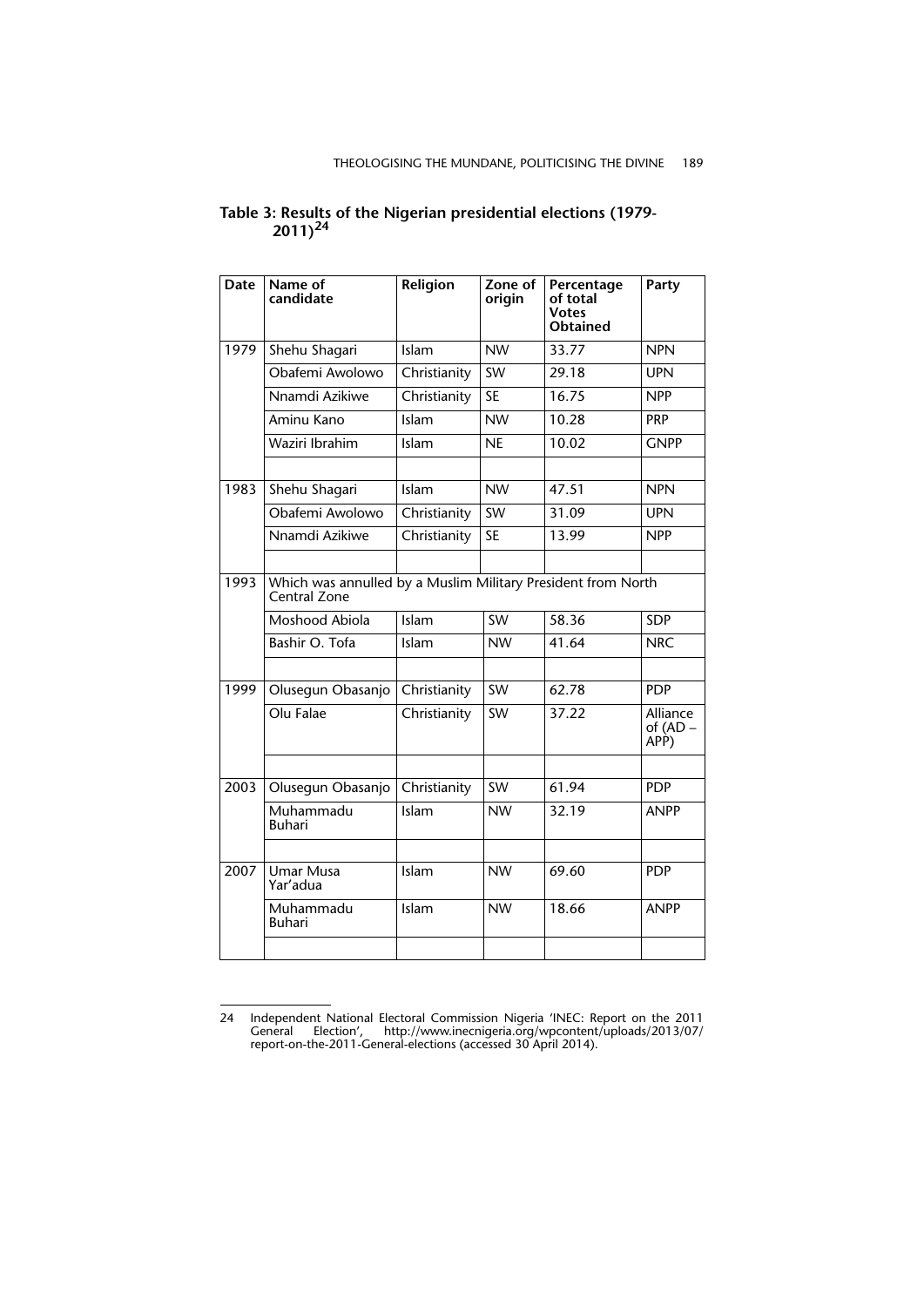| 2011   Goodluck Jonathan   Christianity |       |           | 58.89 | <b>PDP</b> |
|-----------------------------------------|-------|-----------|-------|------------|
| I Muhammadu<br><b>Buhari</b>            | Islam | <b>NW</b> | 31.98 | CPC        |

The table shows clearly that Muslims could not have been opposed to the emergence of President Obasanjo in 1999. The two contenders were Christians from the south west. It was rather a move to appease the south west, which was the home of the winner of the 1993 annulled election. It is also instructive that the former military president who annulled the election results was a major promoter of President Obasanjo's candidacy – probably as a strategy to pave the way for his own anticipated later return as a democratically-elected President. It is similarly revealing that, while the two contenders in 1999 were Christians of south west origin, the two leading contenders in 2007 were Muslims of North-West origin. The two contenders in 1993 were Muslims. It is clear that the shift of identities and affiliations has been a ploy by the elite to utilise whichever religion, ethnicity or other primordial factors to maximise political advantage. It is also difficult to absolutely implicate one factor for the result.

The names of political parties before and immediately after independence also buttress the ethnic and geopolitical inclinations of the political parties. Parties such as Igala Union, Igbira Tribal Union, Mabolaje Grand Alliance, Kano Peoples Party, Zamfara Commoners Party, and so forth, did not hide ethnic identities while regional identities were displayed by the names of parties such as United Middle Belt Congress, Northern Peoples' Congress, Niger Delta Congress, Northern Elements Progressive Union, and so forth. The policy of not reflecting ethnicity in the names of registered political parties succeeded only in consigning it to the underground, but did not reduce the potency of ethnic factors in national politics. It is thus clear that the constituent units of Nigeria are only figuratively its regions, zones and states – the real *de facto* operational constituents, which are not formally acknowledged, are the political parties organised along ethnic lines*.*

#### **6 Religious influence on public policy in Nigeria**

Some light has been shed thus far on how religion plays an underlying role in public policy in Nigeria. The influence of the inherited British system, with its emphasis on the separation of state from religion, had a negative impact on the public administration of the country. The United Kingdom cannot be said to be a secular country, due to the Christian origin of many of its customs and practices. Its law can be said to be 'common law' in Britain, but not for a nation as diverse as Nigeria.

For example, the statutory Marriage Act bequeathed to Nigeria is based on the Christian principle of monogamy. Many privileges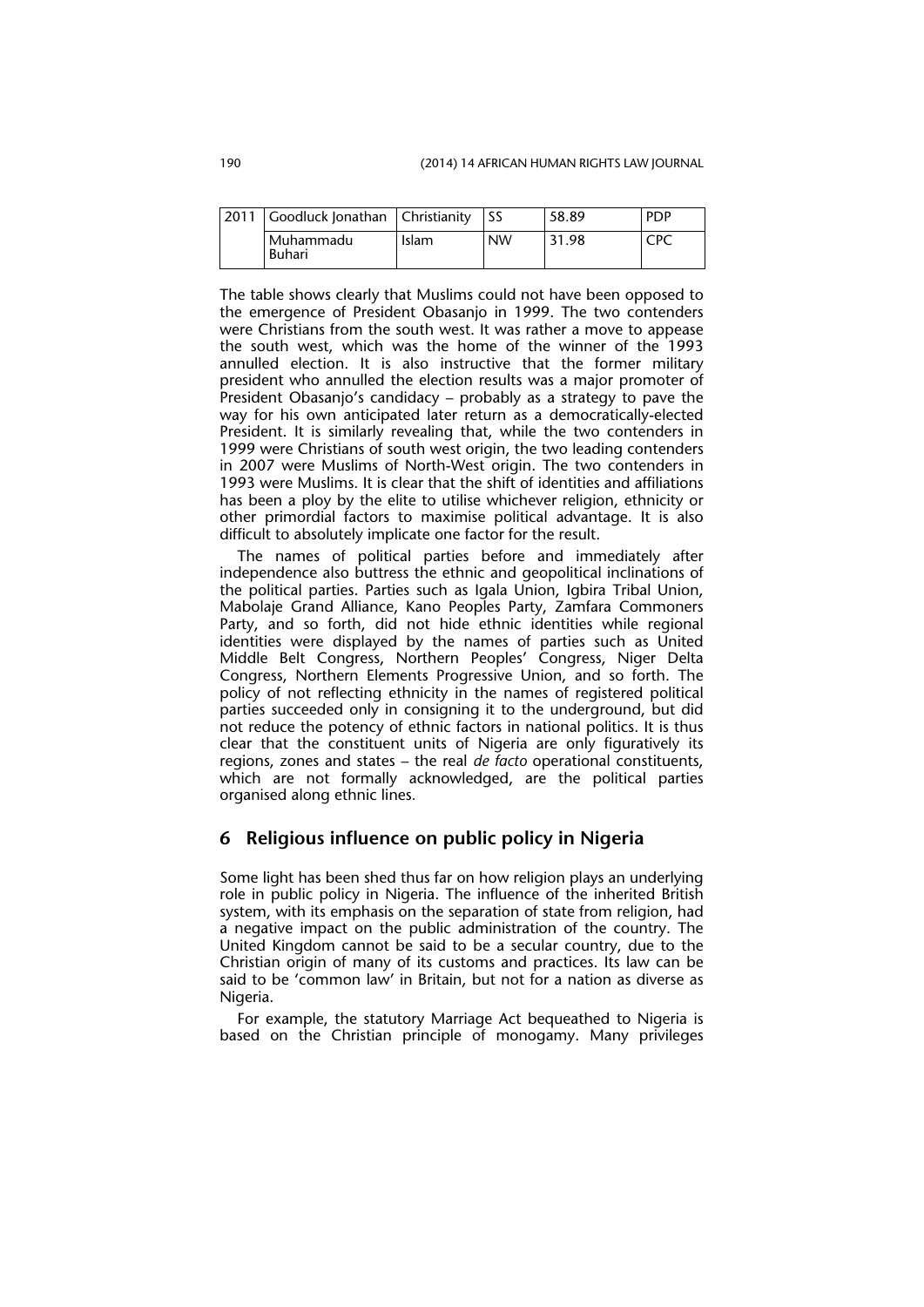granted to couples under the law are denied to those who marry under Islamic or customary law. Area courts (customary and Islamic) in Northern Nigeria are excluded from cases 'arising from or connected with a Christian marriage',  $2^5$  so also are customary courts in Southern Nigeria barred from hearing cases 'related to Christian marriages'.26 Christian marriages are statutory marriages for which the High Court is the court of first instance. The legal scholar LB Curzon has correctly observed:<sup>27</sup>

The influence of the canon law was important, in that some of the fundamental common law principles were derived from ecclesiastical doctrine. Our laws of marriage grew from the body of the canon law.

In *Harrey v Farine,* Justice Robert Lush concluded:28

Our (UK) laws do not recognise a marriage solemnised in that (Islamic) country, a union, falsely called marriage, as a marriage to be recognised in our *Christian* country.

#### Further, in *Bownman v Secular Society Ltd*<sup>29</sup> it was decided that<sup>30</sup>

[t]he UK is and has been a Christian state. The English family is built on Christian ideas; and if the national religion is not Christian, there is none, as English law may well be called a Christian law.

The Christian Association of Nigeria recently publicised its involvement in the religious manipulation of foreign policy of some supposedly secular Euro-American countries through closed-door sessions with foreign embassies, at the end of which the Association described Christians who acknowledged that religious fanaticism in Nigeria cuts across religious divides as 'useful idiots'.31 On the other hand, an official land allocation paper from a state ministry contains a *caveat* that the land 'cannot be used for brothel or church'.32

#### **7 Nigeria: A secular or multi-religious nation?**

A number of studies have addressed the secular and religious nature of Nigeria.<sup>33</sup> It is generally believed that the observance of the weekly Sabbath on Sunday is non-religious, whereas at least in origin it was

<sup>25</sup> Federal Government White Paper on the Report on Area Courts, Federal Ministry of Information, 1977 No 5 5.

<sup>26</sup> *Adegbola v Folaranmi James & Tiamiyu Lawanson* (1921) 3 NLR 89.

<sup>27</sup> LB Curzon *English legal history* (1979) 57.

<sup>28 1880 6</sup>p.D 35 53, as cited by RH Graveson *Conflict of laws: Private international law* (1974) 244.

<sup>29</sup> UK Appeal Case 406, cited in Oloyede (n 17 above) 32.

<sup>30</sup> As above.

<sup>31</sup> *The Nation* (Lagos) 26 December 2012 46.

<sup>32</sup> See 'Nigerian Christians are treated as second class citizens – Oritsejafor' *Vanguard* 27 July 2013.

<sup>33</sup> Oloyede (n 17 above) 29-38; IO Oloyede 'Secularism and religion; Conflict and compromise – An Islamic perspective' (1987) 18 *Islam and the Modern Age* 121- 138.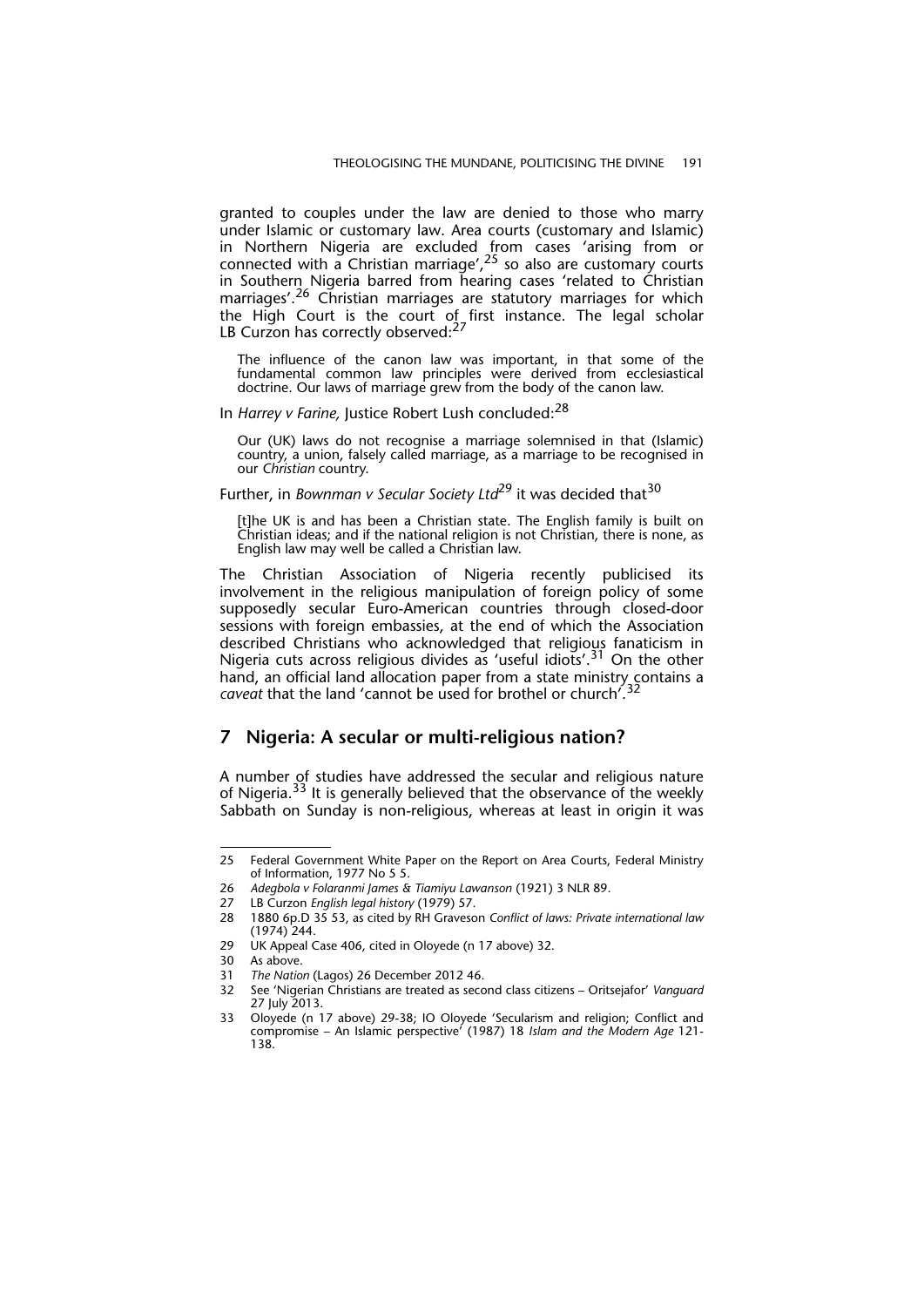based on biblical customs.34 In *Dickson v Marcus Ubani*, 35 the Seventh Day Adventist Church sought to enforce the right of its members to a Saturday Sabbath. The Church pursued the right until Saturday was granted as public holiday during the reign of a Christian military ruler General Yakubu Gowon (1967-1975). In Southern Nigeria, spectators and litigants are obliged to take off their caps (as if they were in church), whereas this Christian church practice is not extended to the courts in the United Kingdom.

Until 1982, when Muslim judges refused to participate in church services in the south-west part of Nigeria, the annual opening of court sessions were held in churches alone with all judges in attendance, irrespective of religion. It was only in 1982 that Muslim judges decided to go to mosques while the Christians went to churches. In the north, such sessions are held in the courts.

The heavy expenditure of public funds on pilgrimages, such as the Hajj and the Christian pilgrimage to Jerusalem and annual Christmas carols, betrays the secularity theory. Muslims and Christians exhibit their faith in the public arena in such a manner that suggests that religious allegiance is paramount. The Constitution of the Federal Republic of Nigeria avoids the word 'secular' and instead states that 'the government of the Federation or of a state shall not adopt any religion as state religion'.<sup>36</sup> What the nation does is to support all religious groups and activities in varying degrees, depending on who is in the majority or in power. The reality is that Nigeria is a multireligious and not a secular state.

### **8 Abuse of education and educational institutions in Nigeria for the promotion of religious oppression**

Secularism is 'the belief that the state morals, education, etc should be independent of religion'.<sup>37</sup> It can be further explained as a 'system of beliefs which rejects all forms of religious faith and worship, the view that public education and other civil policy should be conducted without the introduction of a religious element'.<sup>38</sup> Western education in Nigeria has been a tool for the propagation of Christianity and the denigration of Muslims and Islam. In addition to the historical fact that the negative attitude of Nigerian Muslims (particularly in the north) was based on fear and the experience of being lured out of Islam, public educational institutions continue to be used to wage psychological and social wars against Muslims. Three examples will suffice.

<sup>34</sup> EL Cross (ed) *The Oxford dictionary of the Christian church* (1978) 132.

<sup>35</sup> *Dickson v Maras Ubani* (1961) All NLR 277.

<sup>36</sup> Sec 10 of the 1799 Constitution of Nigeria, incorporated in the 1999 Constitution.

<sup>37</sup> *Chamber's 20th century dictionary* (1983).

<sup>38</sup> *The Lexicon Webster dictionary* (1973) Vol II:863.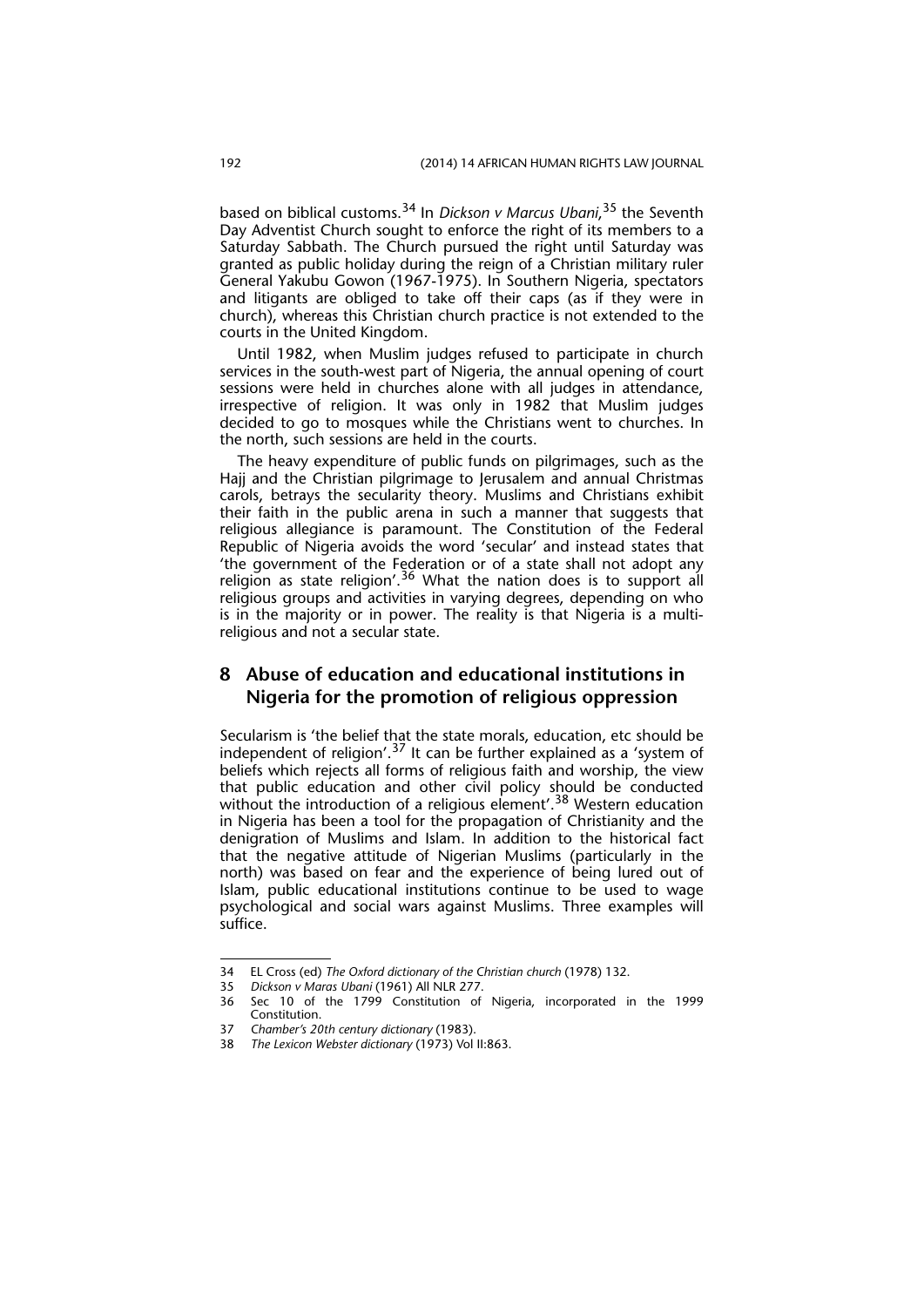The first example concerns the University of Ibadan, a public university in Nigeria. In April 2000, a Christian lecturer in a course on land law asked his Christian and Muslim students to answer questions based on a fictional land law.<sup>39</sup> The parties in these hypothetical problems bore the names of 'Alhaji Looter' and 'Muhammed Kill-n-Go'. The first character defaulted on mortgage loans. The second was a fundamentalist proponent of Shari'a who attempted to convert his landlord's family to Islam before seducing the landlord's wife and arranging for hoodlums to pull down the family's ancestral shrines, in addition to refusing to pay rent (*ishakole)* to the landlord's family for three years. In both cases, the use of derogatory names for Muslim characters, who were further defined by their unscrupulous actions, could not have been well received by the Muslim students in the course.

In a second example, two students, Owo Eje<sup>40</sup> and Iyawo Alarede,<sup>41</sup> were prescribed textbooks for secondary school public examinations in Nigeria. The books contained obscene caricatures of Muslims and Islam. In light of the recent protests at the time from Muslims of the south west, the textbooks had to be reviewed to delete their extremely offensive anti-Islamic expressions and fictions.

A third example was contained in the pages of a textbook on English prescribed for pupils of public primary schools in Nigeria and procured and distributed free by the Federal Government of Diocured and distributed tice by the reputable Macmillan Publishers of Ibadan but printed in Malaysia. The text describes a legendary war chief Gandoki of Northern Nigeria who recounts stories to young boys of fighting in the Muslim army of Shehu Dan Fodio in the battles to convert the Fulani 'unbelievers'. Gandoki recounts his warning to the Fulani: 'If you follow Islam, I'll let you go free; if you don't follow Islam, I'll cut off your heads.' Gandoki describes further adventures in the land of the *jinn* in which he builds a school for children. As he recounts:

Every morning and every evening, I taught them the words of the Prophet. The chief of the *jinn* took me from place to place and as I travelled I taught the people about Islam. I killed those who would not pray to God.

These examples and many others have compromised the capacity of education to reverse the unfortunate trend of religious bigotry. Instead, educational institutions, including public ones, continue to serve as veritable breeding grounds for hate and religious intolerance. Where then lies the salvation?

<sup>39</sup> University of Ibadan, Question Paper for LPB 402 held on 15 April 2000.

<sup>40</sup> K Akinlade *Owo Eje* (1976).

<sup>41</sup> S Eso-Oluborode *Iyawo Alarede* (1993).

<sup>42</sup> O Taiwo *et al Macmillian primary English course,* Pupils Book 5 (1996).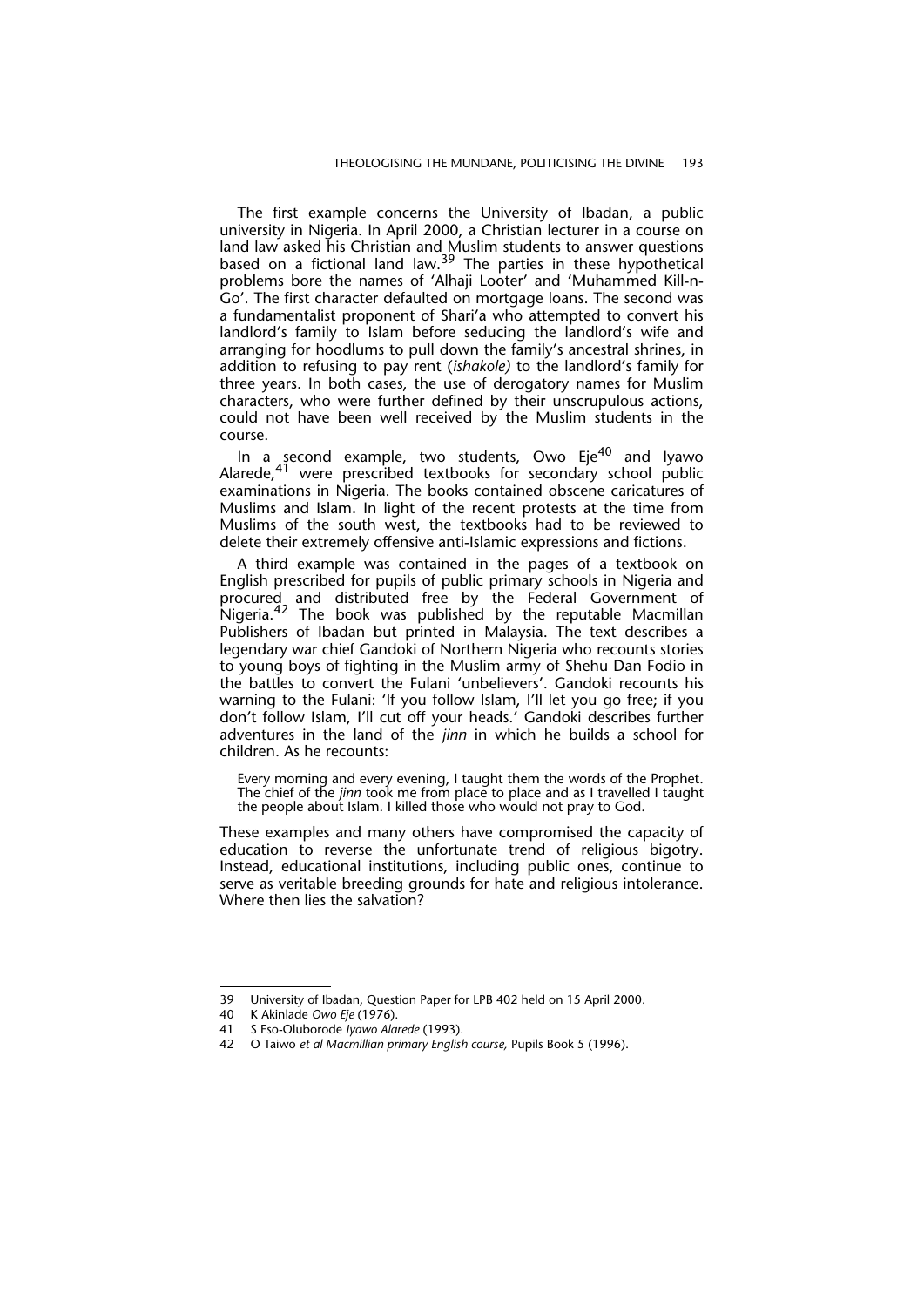#### **9 Socio-economic status of religion and religious leaders in Nigeria**

Most Nigerians subscribe to either Christianity or Islam.<sup>43</sup> For various cultural and psychological reasons, Nigerians regard religion as a shield or shelter against perceived enemies.<sup>44</sup> Consequently, religious leaders wield a considerably high influence over their flock. Many Nigerians would not embark on any venture without spiritual sanction from their religious leaders, who take maximum selfish advantage of such consultations. They are also considered to possess supernatural powers to make miracles and wonders occur.<sup>45</sup> More often than not, such miracles are contrived. Ceremonies and festivities are common in society and none takes place without the involvement, in one way or the other, of the religious leaders who make many of them very wealthy. Spiritual healing powers are also claimed by or ascribed to many religious leaders. <sup>46</sup>

The situation provides a fertile ground for independent clerics who look for excuses to establish personalised religious movements to which followers faithfully contribute a prescribed portion of their income. A tithe of one tenth of the gross income of a Christian and one fortieth of the net income of a Muslim, after meeting all expenses, is a sacred prescription. A large proportion, if not all in some cases, ends up in the personal purse of the religious leaders. Religious leadership has become hereditary rather than being based on merit. In these circumstances, all commercial tricks are employed for maximum benefit under the cloak of religion. False and exaggerated alarms of religious persecution are at times raised to attract sympathy and financial support of undiscerning foreign sympathisers. A number of religious leaders have been found to be illegally receiving regular subventions from the funds of the public and public-quoted companies.<sup>47</sup> It would, therefore, be understandable why religious leaders may strive to, through fair and foul means, install their own disciples in strategic public and corporate positions.

<sup>43</sup> Pew Forum (n 4 above) 64.

<sup>44</sup> Pew Forum (n 4 above) 34 (on the persistence among Africa's Muslims and Christians of African traditional religion practices of *juju* amulets to ward off the 'evil eye' of perceived enemies).

<sup>45</sup> Pew Forum (n 4 above) 176 (on African belief in miracles).

<sup>46</sup> Pew Forum (n 4 above) 211 (on African reports of witnessing divine healing of an illness or injury).

<sup>47 &#</sup>x27;EFCC: Former PHB boss Atuche used stolen funds to pay N45m church tithes' *Sahara Reporters* 26 September 2012, http://saharareporters.com/news-page/efccformer-phb-boss-atuche-used-stolen-funds-pay-n45m-church-tithes (accessed 30 April 2014).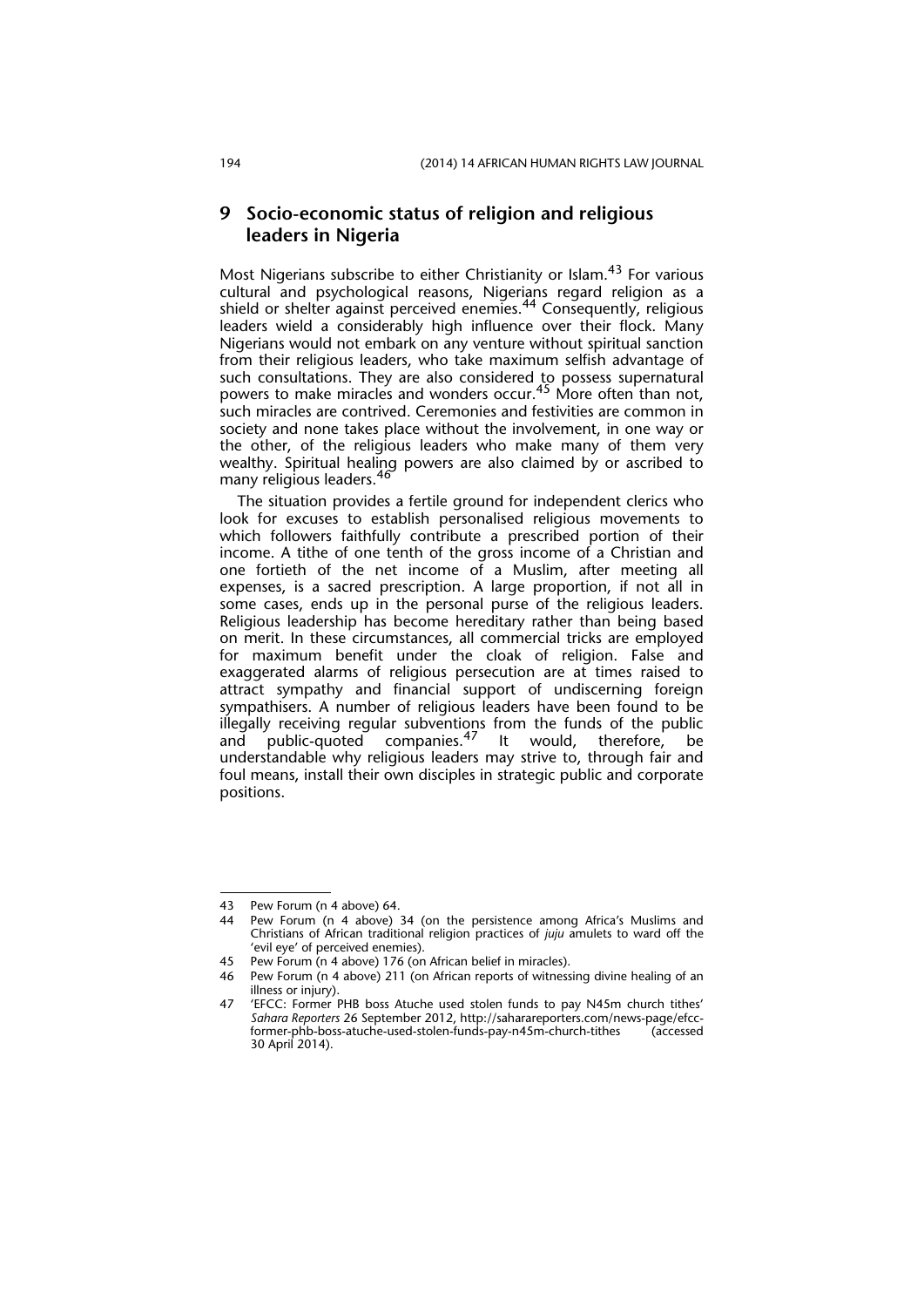#### **10 Religious politics and violence in Nigeria**

The current Boko Haram scourge in the north of Nigeria, as well as the kidnapping and massive theft of crude oil in the south, is traceable to soured political maneuvers and socio-economic environment. It is generally believed that groups established for the promotion of political ends fell out with their political principals, who were then accused of abandoning their human tools after attaining their desired political goals. Powerful politicians responded to the challenges with brutal force which further aggravated the crises. With access to arms and ammunition initially procured by political thuggery, the deprived members of society turned to ethnic and religious camouflage as a platform for raising arms against society. If Boko Haram is a purely Islamic movement against non-Muslims, why are the majority of the victims Muslims? It seems more likely the case that interreligious acrimony was created to attract the maximum effect of creating anarchy and turmoil in the country. Rather than creating synergy to identify and uproot criminality and terrorism, energy is being dissipated on interreligious controversies.

It must nevertheless be acknowledged that indoctrination and outright ignorance have misled some individuals into religious extremism and violence. Such individuals are found in virtually all major religions. The Boko Haram phenomenon originated in the extremist perceptions of a few individuals in Nigeria. It is similar to the use of Christianity by Joseph Kony over the past two decades to wage a devastating war on the people of Northern Uganda. Such perversion of religion may have led groups to use Islam as an alibi for violence, but other factors may be at play.

For instance, another dimension of the spate of bombings and other violence generally believed to be perpetuated by the faceless Muslim group is that a number of culprits apprehended were non-Muslims who were hiding under the chaotic situation to settle intrareligious scores within the Christian community. Furthermore, Henry Orkah, who was recently convicted and sentenced in South Africa for masterminding the 1 October 2010 bombing in Abuja, Nigeria, is a Christian. His brother, who recently complained in detention that he was being tortured to implicate some Muslim leaders in the bombing episode, is a Christian. There are a number of media reports of Christians found to be behind the bombing of their own churches.<sup>48</sup>

A renowned American professor of African history, Jean Herskovitz, recently gave a succinct statement of the origin of Boko Haram in the *New York Times,* arguing:<sup>49</sup>

<sup>48</sup> *The Vanguard* (Lagos) 30 August 2011; *The Leadership* (Abuja) January 2012; *The Nation* (Lagos) 28 March 2012 57; *Daily Post* (Lagos) 22 June 2012.

<sup>49</sup> J Herskovits 'In Nigeria, Boko Haram is not the problem' *The New York Times* 2 January 2012.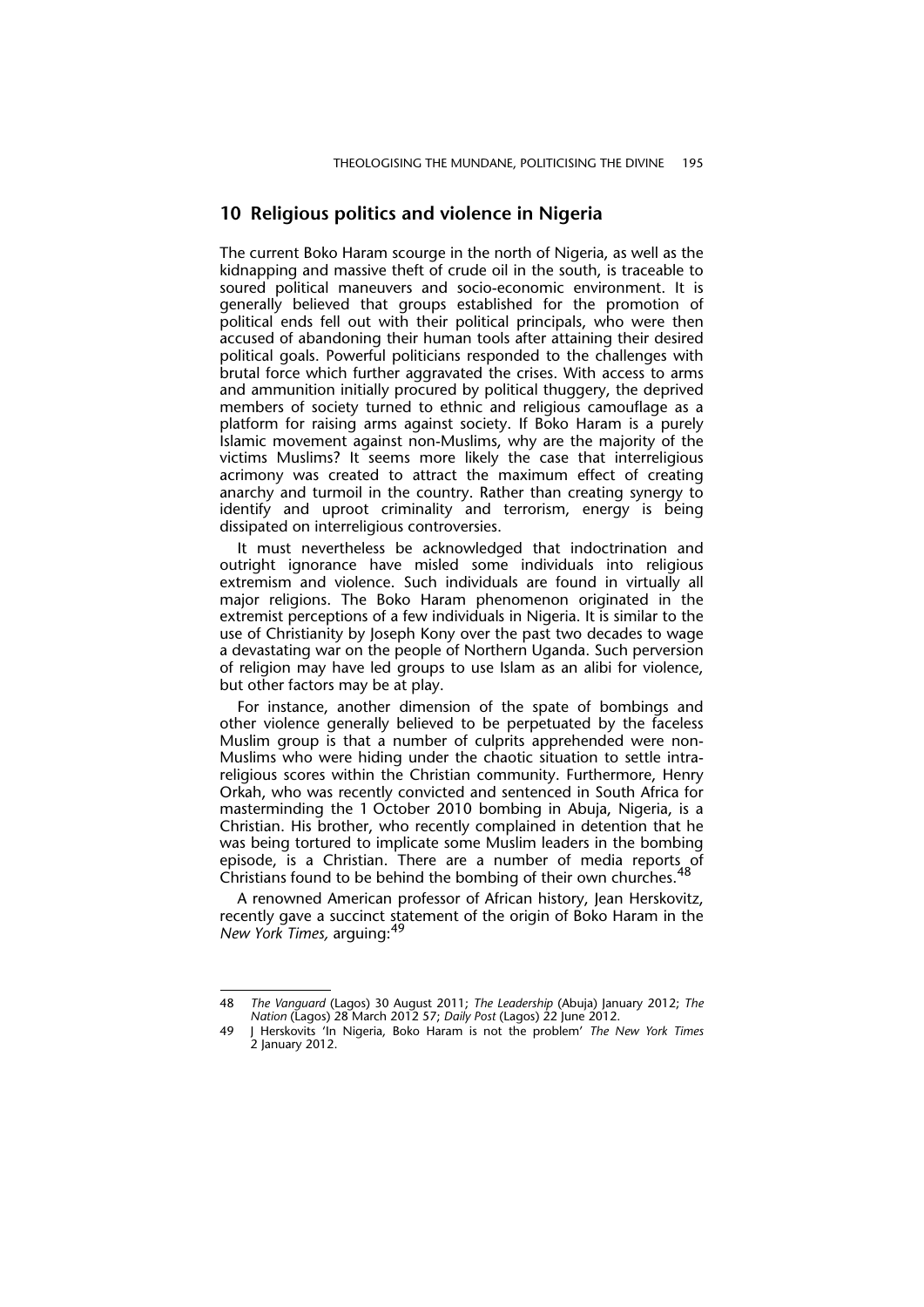Boko Haram began in 2002 as a peaceful splinter group. But it was not until 2009 that Boko Haram turned to violence, especially after its leader, a young Muslim cleric named Mohammed Yusuf, was killed while in police custody. Video footage of Mr Yusuf's interrogation soon went viral, but no one was tried and punished for the crime. Seeking revenge, Boko Haram targeted the police, the military and local politicians – all of them (the politicians) Muslims.

The dreaded group turned its inexcusable venom on innocents – Christians in particular – which is very un-Islamic. The state security agency recently confirmed that different criminal groups currently falsely claim to be Boko Haram. On this point, Herskovits further observes:<sup>50</sup>

Governments and newspapers around the world attributed the horrific Christmas Day bombings of churches in Nigeria to Boko Haram … [which] has been blamed for virtually every outbreak of violence in Nigeria. But the news media and American policy makers are chasing an elusive and illdefined threat; there is no proof that a well-organised, ideologically coherent terrorist group called Boko Haram exists today. Evidence suggests instead that, while the original core of the group remains active, criminal gangs have adopted the name Boko Haram to claim responsibility for attacks when it suits them … It was clear in 2009, as it is now, that the root cause of violence and anger in both the north and south of Nigeria is endemic poverty and hopelessness.

Meanwhile, Boko Haram has evolved into a franchise that includes criminal groups claiming its identity. Revealingly, Nigeria state security services issued a statement on November 30, 2011 identifying members of four 'criminal syndicates' that send threatening text messages in the name of Boko Haram. Southern Nigerians – not northern Muslims – ran three of these four syndicates … And last week, the security agents caught a Christian southerner wearing northern Muslim garb as he set fire to a church in the Niger Delta. In Nigeria religious terrorism is not always what it seems. None of these excuses Boko Haram's killing of innocents. But it does raise questions about a rush to judgment that obscure Nigeria's complex reality.

The Nigerian Catholic Bishop of Sokoto Diocese and outstanding scholar, Mathew H Kukah, recently spoke candidly in an 'Appeal to Nigerians' in which he observed of Boko Haram saga:<sup>51</sup>

On Christmas day, a bomb exploded at St Theresa's Catholic Church, Madalla, in Niger State, killing over 30 people and wounding a significant number of other innocent citizens who had come to worship their God as the first part of their Christmas celebrations. Barely two days later, we heard of the tragic and mindless killings within a community in Ebonyi State in which over 60 people lost their lives with properties worth millions of naira destroyed and hundreds of families displaced … The tragedy in Madalla was seen as a direct attack on Christians. When Boko Haram claimed responsibility, this line of argument seemed persuasive to those who believed that these merchants of death could be linked to the religion of Islam. Happily, prominent Muslims rose in unison to condemn this evil act and denounced both the perpetrators and their acts as being un-

<sup>50</sup> As above.

<sup>51</sup> MH Kukah 'An appeal to Nigerians' (delivered at NTA and Radio Nigeria on 10 December 2011) *The Guardian* (Lagos) 17 January 2012.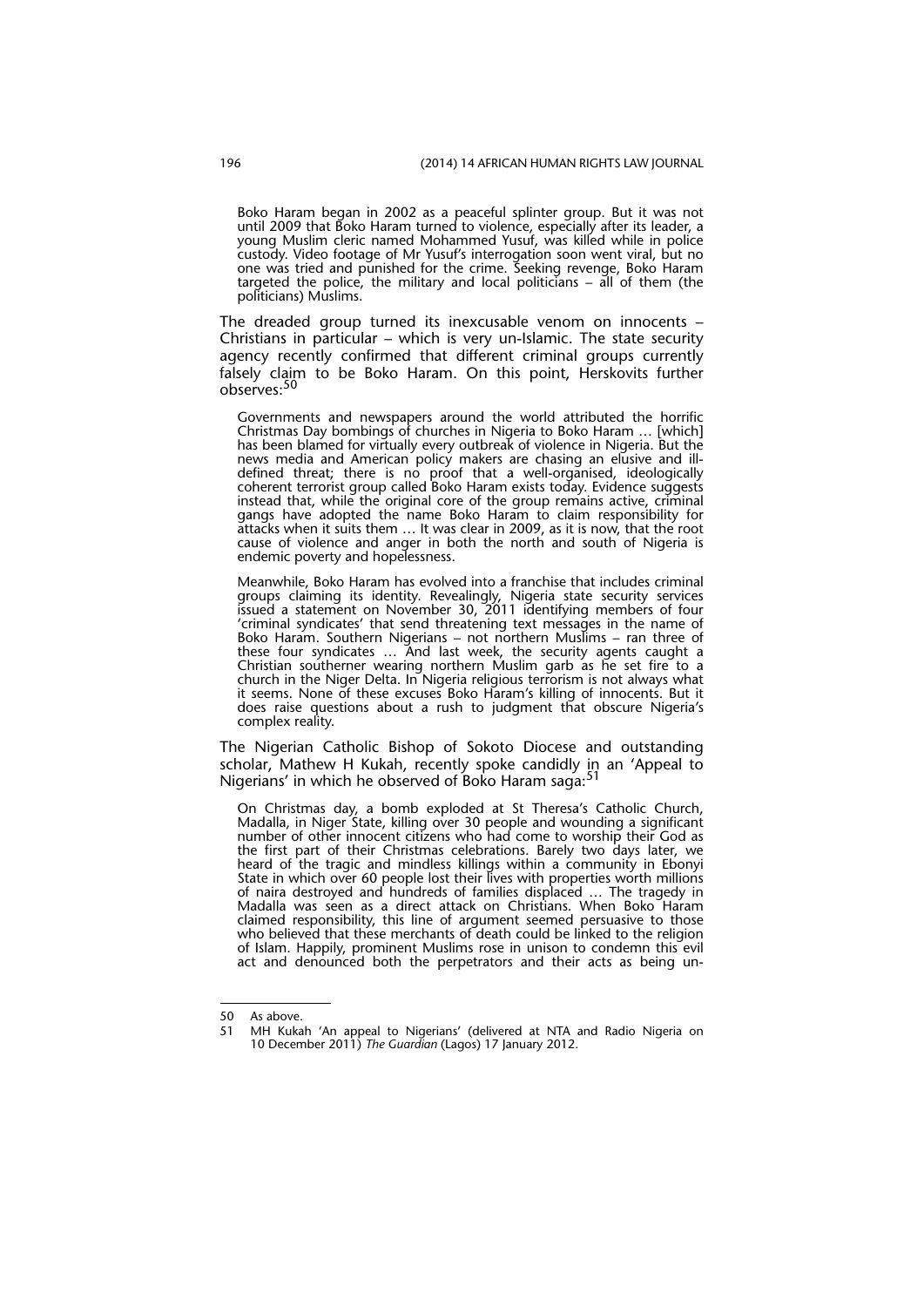Islamic. All of this should cause us to pause and ponder about the nature of the force of evil that is in our midst and to appreciate the fact that contrary to popular thinking, we are not faced with a crisis or conflict between Christians and Muslims. Rather, like the friends of Job, we need to humbly appreciate the limits of our human understanding.

In the last few years, with the deepening crises in parts of Bauchi, Borno, Kaduna and Plateau states, thanks to the international and national media, it has become fanciful to argue that we have crises between Christians and Muslims. Sadly, the kneejerk reaction of some very uninformed religious leaders has lent credence to this false belief. To complicate matters, some of these religious leaders have continued to rally their members to defend themselves in a religious war. This has fed the propaganda of the notorious Boko Haram and hides the fact that this evil has crossed religious barriers. Let us take a few examples which, though still under investigation across the country, should call for restraint on our part.

Sometime last year, a Christian woman went to her own parish church in Bauchi and tried to set it ablaze. Again, recently, a man alleged to be a Christian, dressed as a Muslim, went to burn down a church in Bayelsa. In Plateau State, a man purported to be a Christian was arrested while trying to bomb a church. Armed men gunned down a group of Christians meeting in a church and now it turned out that those who have been arrested and are under interrogation are in fact not Muslims and that the story is more of an internal crisis. In Zamfara State, 19 Muslims were killed. After investigation it was discovered that those who killed them were not Christians. Other similar incidents have occurred across the country.

Indeed, there have been two reports of cases in which those who attempted to or successfully bombed churches were confirmed members of the church.<sup>52</sup> This prompted the zonal Chairperson of CAN, quoting Matthew 24 on the 'destruction of the temple and signs before the end of time', to refer to the church bombings as 'this strange development as signs of the end of time'.

There were reports that a Muslim candidate for the 2011 presidential election openly asked Muslims to vote for him on the basis of religion, and the Christian Association of Nigeria, the umbrella body of Christians in Nigeria, publicly declared support for the Christian among the three topmost candidates. In 2000, the President of CAN, while reacting to the Shari'a revival in the north, publicly announced that 'whether they like it or not, we will not allow any Muslim to be President of Nigeria. I am declaring this as President of CAN'.<sup>53</sup>

This development was a very dangerous and destructive trend for the nation. That notwithstanding, the results of the election, when compared with previous presidential elections and against existing ethnic and political groupings, gave no room for the categorical isolation of religion as the main factor in the election. It is difficult to distinguish religion, ethnicity or politics as major factors in the results

<sup>52 &#</sup>x27;Police arrest prostitute over alleged attempt to burn down church' *Vanguard* (Lagos) 30 August 2011.

<sup>53</sup> M Haruna 'Still playing dangerous politics with Boko Haram' *The Nation* (Lagos) 64; *This Day* (Abuja) 31 July 2000.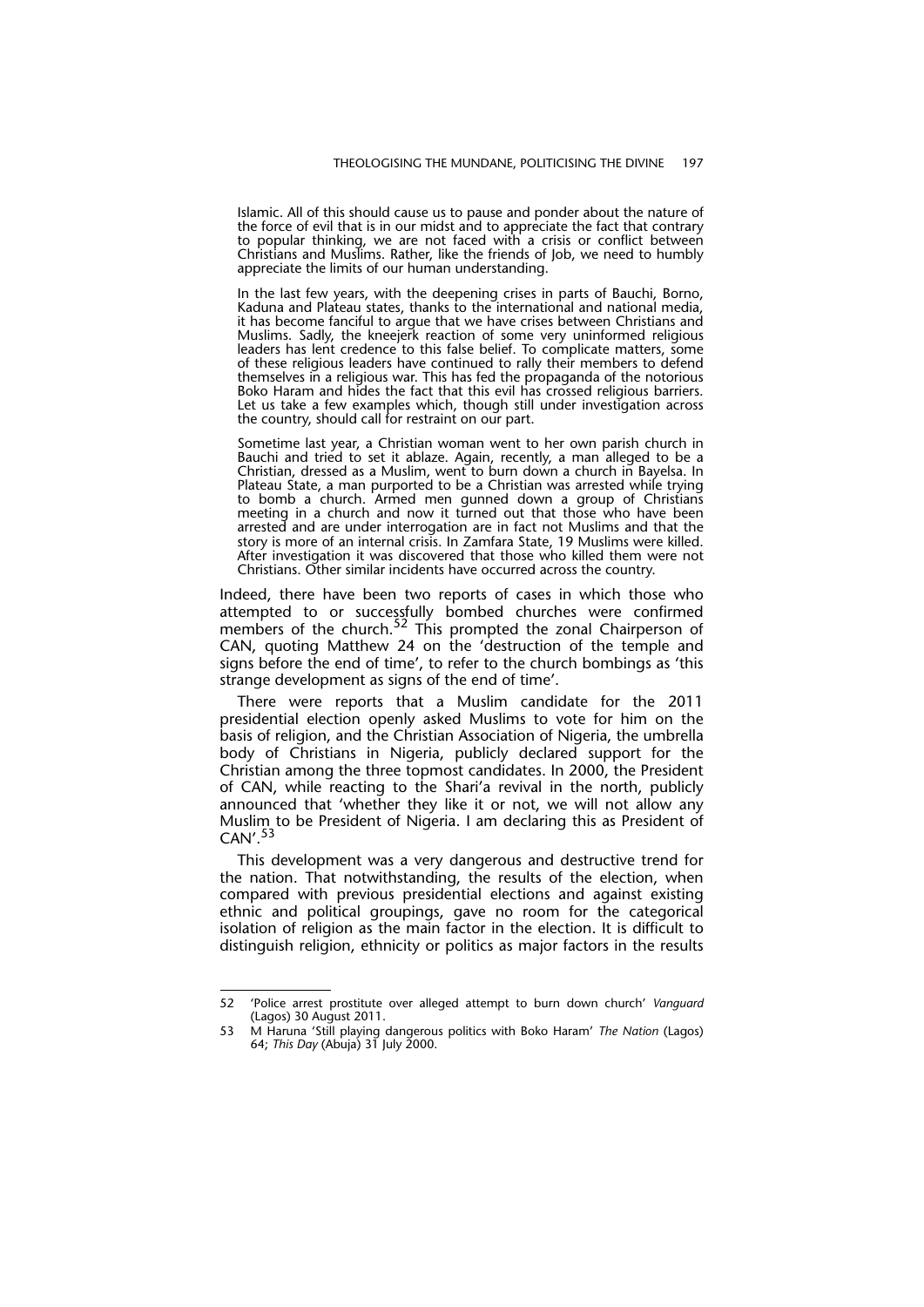because the different configurations at times coalesce. In such cases, coincidence may be at play, as can be deduced from the table that follows:

| S/No | <b>State</b>       | Registered<br>voters | <b>Voters</b><br>turnout | <b>PDP</b><br>(A<br>Christian<br>from SS<br>zone) | <b>CPC</b><br>(A<br><b>Muslim</b><br>from NW<br>zone) | <b>ACN</b><br>(A<br><b>Muslim</b><br>from NE<br>zone) |
|------|--------------------|----------------------|--------------------------|---------------------------------------------------|-------------------------------------------------------|-------------------------------------------------------|
| А    | North-west<br>zone |                      |                          |                                                   |                                                       |                                                       |
|      | Jigawa             | 2,013,974            | 56.64 per<br>cent        | 36.75<br>per cent                                 | 58.21 per<br>cent                                     | $1.52$ per<br>cent                                    |
|      | Kaduna             | 3,905,387            | 65.81 per<br>cent        | 46.31<br>per cent                                 | 51.92 per<br>cent                                     | 0.44 per<br>cent                                      |
|      | Kano               | 5,027,297            | 53.17 per<br>cent        | 16.48<br>per cent                                 | 60.77 per<br>cent                                     | $1.58$ per<br>cent                                    |
|      | Katsina            | 3,126,898            | 52.43 per<br>cent        | 26.13<br>per cent                                 | 70.99 per<br>cent                                     | $0.67$ per<br>cent                                    |
|      | Kebbi              | 1,638,308            | 56.41 per<br>cent        | 39.95<br>per cent                                 | 54.26 per<br>cent                                     | 2.83 per<br>cent                                      |
|      | Sokoto             | 2,267,509            | 40.12 per<br>cent        | 33.97<br>per cent                                 | 59.44 per<br>cent                                     | 2.21 per<br>cent                                      |
|      | Zamfara            | 1,824,316            | 51.67 per<br>cent        | 25.35<br>per cent                                 | 66.25 per<br>cent                                     | 1.91 per<br>cent                                      |
|      | Total              | 19,803,689           | 53.26 per<br>cent X      | 31.37<br>per cent                                 | 60.61 per<br>cent X                                   | 1.61 per<br>cent                                      |
| B    | North-East<br>Zone |                      |                          |                                                   |                                                       |                                                       |
|      | Adamawa            | 1,816,094            | 49.98 per<br>cent        | 56.00<br>per cent                                 | 37.96 per<br>cent                                     | 3.61 per<br>cent                                      |
|      | Bauchi             | 2,523,614            | 63.80 per<br>cent        | 16.05<br>per cent                                 | 81.69 per<br>cent                                     | $1.04$ per<br>cent                                    |
|      | Borno              | 2,380,957            | 49.46 per<br>cent        | 17.58<br>per cent                                 | 77.25 per<br>cent                                     | 0.64 per<br>cent                                      |
|      | Gombe              | 1,318,377            | 58.41 per<br>cent        | 37.71<br>per cent                                 | 59.73 per<br>cent                                     | 0.44 per<br>cent                                      |
|      | Taraba             | 1,336,221            | 55.31 per<br>cent        | 61.07<br>per cent                                 | 34.91 per<br>cent                                     | 2.41 per<br>cent                                      |

**Table 4: Results of the 2011 presidential election<sup>54</sup>**

54 n 24 above.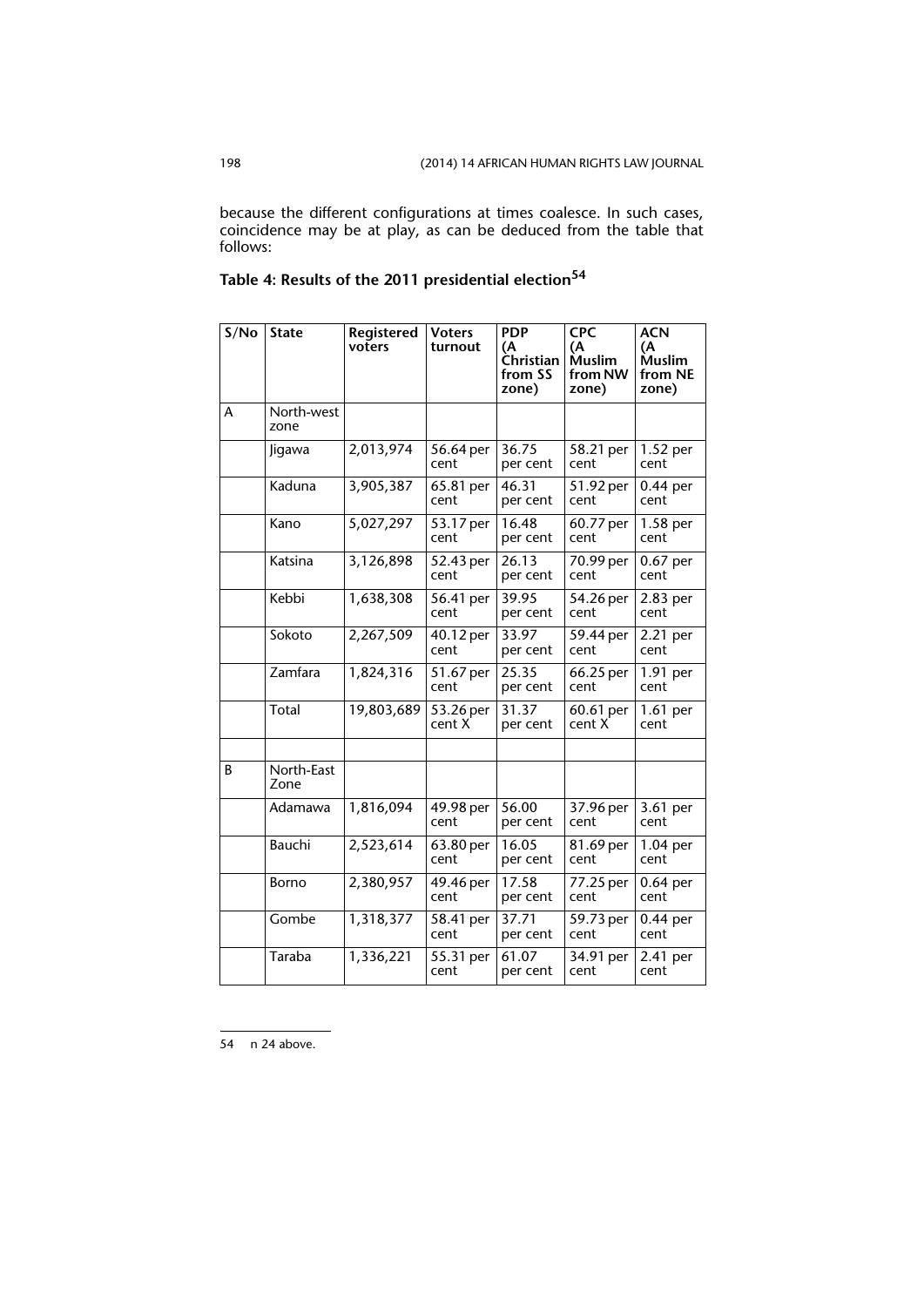#### THEOLOGISING THE MUNDANE, POLITICISING THE DIVINE 199

|   | Yobe                      | 1,373,796  | 45.28 per<br>cent   | 18.83<br>per cent | 54.26 per<br>cent   | $0.98$ per<br>cent |
|---|---------------------------|------------|---------------------|-------------------|---------------------|--------------------|
|   | Total                     | 10,749,059 | 53.71 per<br>cent X | 34.54<br>per cent | 57.63 per<br>cent X | 1.52 per<br>cent   |
|   |                           |            |                     |                   |                     |                    |
| C | North-<br>central<br>zone |            |                     |                   |                     |                    |
|   | Benue                     | 2,390,884  | 43.82 per<br>cent   | 66.31<br>per cent | 10.47 per<br>cent   | 21.29 per<br>cent  |
|   | Kogi                      | 1,316,849  | 42.66 per<br>cent   | 71.17<br>per cent | 23.53 per<br>cent   | 1.16 per<br>cent   |
|   | Kwara                     | 1,152,361  | 35.99 per<br>cent   | 64.68<br>per cent | 20.16 per<br>cent   | 12.64 per<br>cent  |
|   | Nasarawa                  | 1,389,308  | 49.99 per<br>cent   | 58.89<br>per cent | 40.08 per<br>cent   | 0.17 per<br>cent   |
|   | Plateau                   | 2,259,194  | 62.46 per<br>cent   | 72.98<br>per cent | 25.27 per<br>cent   | 0.72 per<br>cent   |
|   | Niger                     | 2,175,421  | 46.85 per<br>cent   | 31.54<br>per cent | 64.03 per<br>cent   | 1.31 per<br>cent   |
|   | Total                     | 10,684,017 | 46.96 per<br>cent X | 60.92<br>per cent | 30.59 per<br>cent X | 6.22 per<br>cent   |
|   |                           |            |                     |                   |                     |                    |
| D | South-west                |            |                     |                   |                     |                    |
|   | <b>Ekiti</b>              | 764,726    | 34.24 per<br>cent   | 51.56<br>per cent | $1.03$ per<br>cent  | 44.67 per<br>cent  |
|   | Lagos                     | 6,108,069  | 31.84 per<br>cent   | 65.90<br>per cent | 9.77 per<br>cent    | 21.96 per<br>cent  |
|   | Ogun                      | 1,941,170  | 28.01 per<br>cent   | 56.86<br>per cent | 3.25 per<br>cent    | 36.70 per<br>cent  |
|   | Ondo                      | 1,616,091  | 30.12 per<br>cent   | 79.57<br>per cent | 2.44 per<br>cent    | 15.25 per<br>cent  |
|   | Osun                      | 1,293,967  | 39.62 per<br>cent   | 36.75<br>per cent | 1.36 per<br>cent    | 58.46 per<br>cent  |
|   | Oyo                       | 2,572,140  | 33.57 per<br>cent   | 56.14<br>per cent | 10.70 per<br>cent   | 29.21 per<br>cent  |
|   | Total                     | 14,296,163 | 32.9 per<br>cent X  | 57.80<br>per cent | 4.76 per<br>cent X  | 34.38 per<br>cent  |
|   |                           |            |                     |                   |                     |                    |
| E | South-east                |            |                     |                   |                     |                    |
|   | Abia                      | 1,524,484  | 77.95 per<br>cent   | 98.96<br>per cent | 0.31 per<br>cent    | 0.37 per<br>cent   |
|   | Anambra                   | 2,011,746  | 57.52 per<br>cent   | 98.96<br>per cent | $0.36$ per<br>cent  | 0.30 per<br>cent   |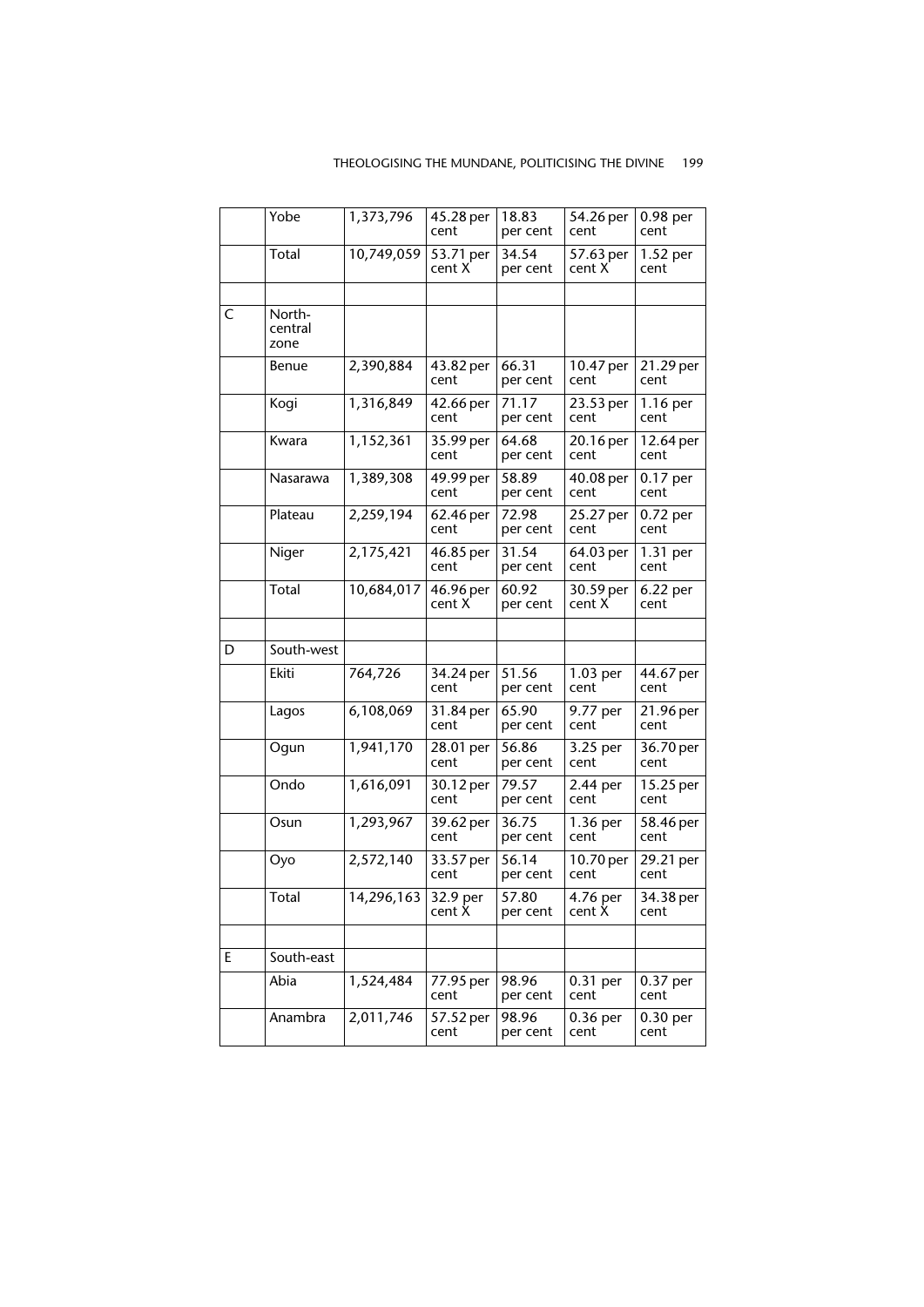|   | Ebonyi                                   | 1,050,534 | 47.87 per<br>cent   | 95.57<br>per cent | 0.20 per<br>cent   | $0.22$ per<br>cent |
|---|------------------------------------------|-----------|---------------------|-------------------|--------------------|--------------------|
|   | Enugu                                    | 1,303,155 | 62.46 per<br>cent   | 98.54<br>per cent | $0.46$ per<br>cent | 0.22 per<br>cent   |
|   | Imo                                      | 1,687,293 | 83.56 per<br>cent   | 97.98<br>per cent | $0.54$ per<br>cent | $1.05$ per<br>cent |
|   | Total                                    | 7,577,212 | 56.87 per<br>cent X | 98.02<br>per cent | 0.39 per<br>cent X | 1.25 per<br>cent   |
| F | South-<br>south                          |           |                     |                   |                    |                    |
|   | Akwa Ibom                                | 1,616,873 | 76.22 per<br>cent   | 94.58<br>per cent | 0.43 per<br>cent   | 4.39 per<br>cent   |
|   | <b>Bayelsa</b>                           | 591,870   | 85.61 per<br>cent   | 99.63<br>per cent | 0.14 per<br>cent   | $0.07$ per<br>cent |
|   | Cross River                              | 1,148,486 | 63.24 per<br>cent   | 97.67<br>per cent | $0.55$ per<br>cent | 0.81 per<br>cent   |
|   | Delta                                    | 2,032,191 | 68.82 per<br>cent   | 98.59<br>per cent | $0.64$ per<br>cent | $0.09$ per<br>cent |
|   | Edo                                      | 1,655,776 | 37.52 per<br>cent   | 87.28<br>per cent | $2.86$ per<br>cent | 8.73 per<br>cent   |
|   | <b>Rivers</b>                            | 2,429,231 | 76.33 per<br>cent   | 98.04<br>per cent | 0.71 per<br>cent   | $0.88$ per<br>cent |
|   | Total                                    | 9,474,427 | 67.96 per<br>cent X | 95.97<br>per cent | 0.89 per<br>cent X | 2.50 per<br>cent   |
| G | Federal<br>Capital<br>Territory<br>(FCT) | 943,473   | 42.19 per<br>cent   | 63.66<br>per cent | 33.05 per<br>cent  | $0.58$ per<br>cent |

For instance, at one point in 2011 there were equal numbers of Muslim and Christian governors in Nigeria, despite the fact that each state independently elected its governors. While four of the 19 governors in the Northern zones were until recently Christians, four of the 17 governors in the southern zones are Muslims. This again is another coincidence. Two of the Christian governors in the north were involved in separate air mishaps. These accidents have also thrown into relief the tragicomic nature of religious politics in Nigeria. As a result of these accidents, the Muslim deputies of the two governors had to take over, one temporarily and the other permanently. One of the remaining two Christian governors in the north recently informed a church congregation that the accidents, which reduced the number of Christian governors in the north, were the result of a spiritual onslaught against Christians.<sup>55</sup> He worried that he might also be a victim, but he was reminded that his deputy and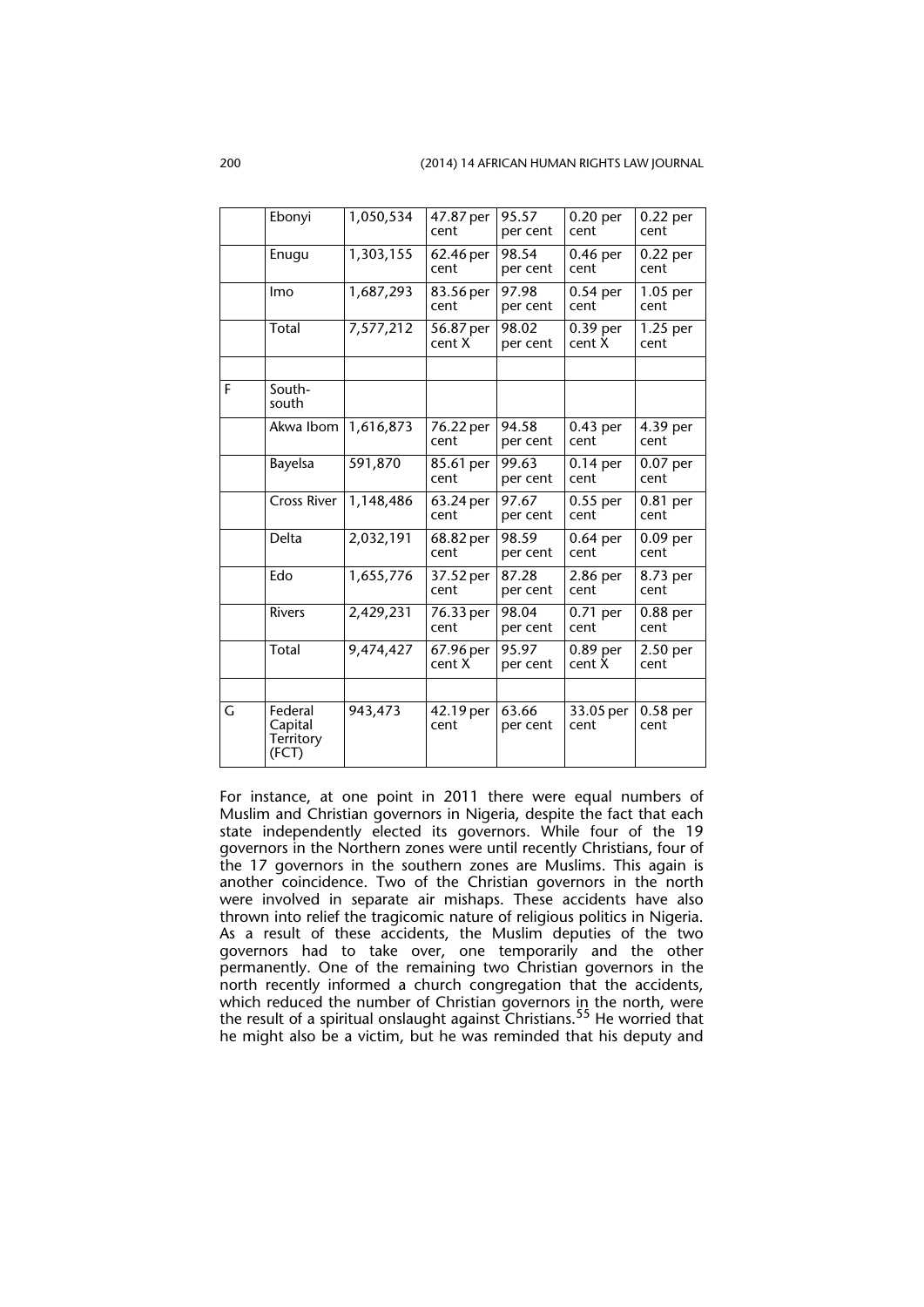the third in command in his state are also Christians. He chose to gloss over the fact that a Muslim governor in the north was also in hospital as a result of a fatal road accident and two governors in the south were currently not in office as a result of ill-health. The deputies of the three ailing governors are Christians which belies the claim of an Islam-inspired spiritual war theory.

This is an example of how extraneous interpretations can be given to virtually any incident in the country. It matters a little to the 'smart' governor that the wives of three of the four Muslim governors in South-Western Nigeria are top Christian leaders, and that the wife of the northern Christian governor who is recuperating as a result of the plane crash is a Muslim and an Alhaja.

#### **11 Conclusion: Religion, politics, and other causal factors**

At the global level, Islam faces a number of challenges, some of which are unnecessary. The international media constantly stigmatises Islam. For example, the Norwegian Anders Behring Breivik, who killed 77 souls in a shooting spree, was protesting, among other grudges, the 'Islamification of Europe'. He was not called a Christian terrorist whereas, if he had been a Muslim, the international media would have labelled him an Islamic terrorist or fundamentalist. There are many such selective demonisations in the media. The Israel-Palestine conflict, which is perceived in Nigeria as a Christian-Muslim conflict, is far from that – there are Christians, Jews and Muslims across the divide. It was originally a conflict over land, but it has become a matter of religion.

Any person genuinely interested in world peace should be concerned about the increasing polarisation of the world in the quest for power and influence. It is paramount that the necessary steps be taken to avert hypocritical lip service to humanity when the reality is an unbridled urge for exclusion and a threat to world peace. The infamous claim of the presence of weapons of mass destruction that led to the invasion of Iraq was found to be a ruse, but it is one which has consumed a large number of human beings. It is therefore necessary to note that, while Nigeria is just a case study, a number of lessons can be learned from the Nigerian experience.

The situation in Nigeria has called attention to the impossibility of compartmentalisation of public administration into religious, political or social categories. It is also obvious that law, politics and religion have been intractably integrated in a manner that questions the classification of Nigerian conflicts and disputes along religious,

<sup>55</sup> The Governor of Benue State as widely reported in the national newspapers in December 2012.